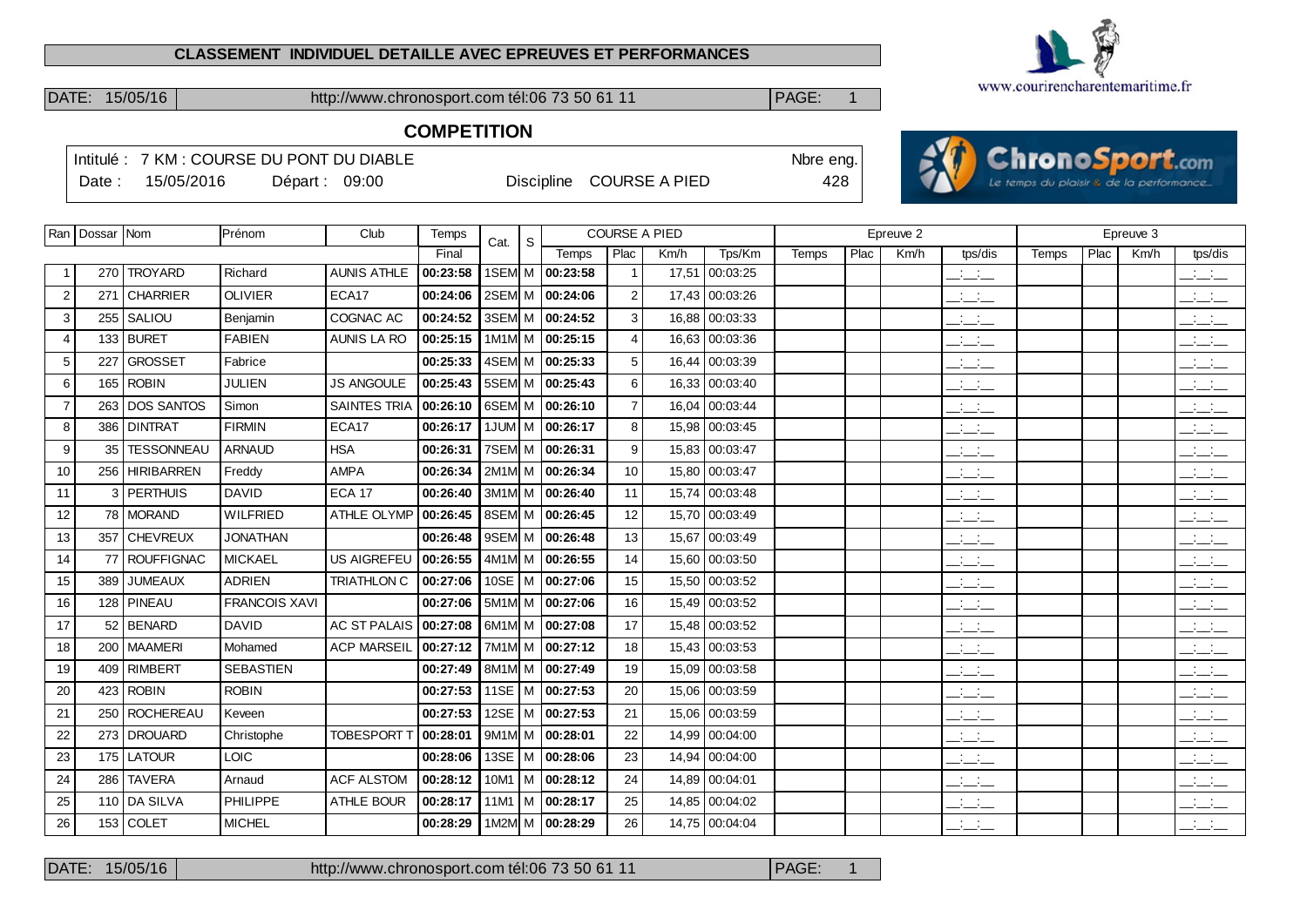#### **COMPETITION**

Intitulé : 7 KM : COURSE DU PONT DU DIABLE Note that the state of the SN of the eng.

Date : 15/05/2016 Départ : 09:00 Discipline COURSE A PIED 428

|    | Ran   Dossar   Nom |                   | Prénom           | Club               | Temps    | Cat.          | S. |                       | <b>COURSE A PIED</b> |       |                |       |      | Epreuve 2 |                                                       |       |      | Epreuve 3 |                                                       |
|----|--------------------|-------------------|------------------|--------------------|----------|---------------|----|-----------------------|----------------------|-------|----------------|-------|------|-----------|-------------------------------------------------------|-------|------|-----------|-------------------------------------------------------|
|    |                    |                   |                  |                    | Final    |               |    | Temps                 | Plac                 | Km/h  | Tps/Km         | Temps | Plac | Km/h      | tps/dis                                               | Temps | Plac | Km/h      | tps/dis                                               |
| 27 |                    | 312   BALLAND     | Frederic         |                    | 00:28:38 |               |    | 14SE   M   00:28:38   | 27                   | 14,66 | 00:04:05       |       |      |           | $\frac{1}{2}$ and $\frac{1}{2}$                       |       |      |           | $\overline{\phantom{a}}$ $\overline{\phantom{a}}$     |
| 28 |                    | 404 ALEXANDRE     | <b>ANTOINE</b>   |                    | 00:28:39 | 15SE   M      |    | 00:28:39              | 28                   |       | 14,66 00:04:05 |       |      |           | $\overline{\phantom{a}}$                              |       |      |           | بالبياني                                              |
| 29 |                    | 336   DELUCHAT    | QUENTIN          |                    | 00:28:44 |               |    | 2JUM M 00:28:44       | 29                   | 14,61 | 00:04:06       |       |      |           | $\frac{1}{2}$ and $\frac{1}{2}$                       |       |      |           | بانيت                                                 |
| 30 |                    | 391   ROLLAND     | <b>EMMANUEL</b>  | JOGGEURS R         | 00:28:55 |               |    | 12M1   M   00:28:55   | 30                   |       | 14,52 00:04:07 |       |      |           | $\frac{1}{2}$ and $\frac{1}{2}$                       |       |      |           | $\overline{\phantom{a}}$                              |
| 31 | 322                | ARMAND            | <b>LOETITIA</b>  | COGNAC AC          | 00:29:03 | 1SEF F        |    | 00:29:03              | 31                   |       | 14,46 00:04:09 |       |      |           | للمستحق                                               |       |      |           | $\frac{1}{2}$                                         |
| 32 |                    | 298 GAURAT        | Jean-francois    | <b>RAID DU TRI</b> | 00:29:15 | 16SE   M      |    | 00:29:15              | 32                   |       | 14,35 00:04:10 |       |      |           | $ -$                                                  |       |      |           | بانبات                                                |
| 33 |                    | $406$ AVRIL       | <b>HENNEI</b>    | THS MONTEN         | 00:29:22 |               |    | 2M2M M 00:29:22       | 33                   |       | 14,30 00:04:11 |       |      |           | $\overline{\phantom{a}}$                              |       |      |           | $\overline{\phantom{a}}$                              |
| 34 |                    | 180   BOUTHINAUD  | <b>KEVIN</b>     |                    | 00:29:31 |               |    | 17SE   M   00:29:31   | 34                   |       | 14,23 00:04:13 |       |      |           | $ -$                                                  |       |      |           | $\overline{\phantom{a}}$ and $\overline{\phantom{a}}$ |
| 35 |                    | 102 CHAPEAU       | <b>SEBASTIEN</b> |                    | 00:29:39 |               |    | 18SE   M   00:29:39   | 35                   |       | 14,16 00:04:14 |       |      |           | $\mathcal{L} = \mathcal{L}$                           |       |      |           | $\overline{\phantom{a}}$                              |
| 36 |                    | 135   BONNEAU     | <b>DANY</b>      | <b>AUNIS LA RO</b> | 00:29:49 |               |    | 1M3M M 00:29:49       | 36                   |       | 14,08 00:04:15 |       |      |           | $ -$                                                  |       |      |           | $\overline{\phantom{a}}$                              |
| 37 |                    | 315 BERLUREAU     | <b>STEPHANE</b>  |                    | 00:29:50 |               |    | $13M1$   M   00:29:50 | 37                   |       | 14,08 00:04:15 |       |      |           | $\overline{\phantom{a}}$ and $\overline{\phantom{a}}$ |       |      |           | $\overline{\phantom{a}}$                              |
| 38 | 84                 | <b>BOULNOIS</b>   | <b>GREGORY</b>   | ATHLE OLYMP        | 00:29:50 |               |    | 14M1   M   00:29:50   | 38                   | 14,07 | 00:04:15       |       |      |           | $ -$                                                  |       |      |           | $\overline{\phantom{a}}$ $\overline{\phantom{a}}$     |
| 39 |                    | 31   BATIME       | PASCAL           |                    | 00:29:56 |               |    | 3M2M M 00:29:56       | 39                   |       | 14,03 00:04:16 |       |      |           | سأسأب                                                 |       |      |           | $\frac{1}{2}$ $\frac{1}{2}$ $\frac{1}{2}$             |
| 40 | 401                | DE MEZA           | <b>JAMES</b>     | <b>TRIATH ROYA</b> | 00:30:13 |               |    | 19SE   M   00:30:13   | 40                   |       | 13,90 00:04:19 |       |      |           | $\overline{\phantom{a}}$ and $\overline{\phantom{a}}$ |       |      |           | $\overline{\phantom{a}}$ and $\overline{\phantom{a}}$ |
| 41 |                    | 245   DROUINEAU   | Stephane         | US AIGREFEU        | 00:30:19 |               |    | 15M1   M   00:30:19   | 41                   |       | 13,85 00:04:19 |       |      |           | $\mathbb{Z}$ and $\mathbb{Z}$                         |       |      |           | $\overline{\phantom{a}}$ and $\overline{\phantom{a}}$ |
| 42 | 127                | VALTEAU           | <b>ANTOINE</b>   |                    | 00:30:23 |               |    | 20SE   M   00:30:23   | 42                   |       | 13,82 00:04:20 |       |      |           | $ -$                                                  |       |      |           | $\overline{\phantom{a}}$ and $\overline{\phantom{a}}$ |
| 43 | 115                | <b>JOLLY</b>      | <b>ARNAUD</b>    |                    | 00:30:28 |               |    | 21SE   M   00:30:28   | 43                   |       | 13,79 00:04:21 |       |      |           | $\overline{\phantom{a}}$ and $\overline{\phantom{a}}$ |       |      |           | $\overline{\phantom{a}}$ $\overline{\phantom{a}}$     |
| 44 |                    | 176 SADRY         | <b>ALAIN</b>     |                    | 00:30:32 |               |    | 4M2M M 00:30:32       | 44                   |       | 13,75 00:04:21 |       |      |           | $\overline{\phantom{a}}$                              |       |      |           | $\overline{\phantom{a}}$ and $\overline{\phantom{a}}$ |
| 45 |                    | 411   BARBOTIN    | <b>FLORENT</b>   |                    | 00:30:37 |               |    | 22SE   M   00:30:37   | 45                   |       | 13,71 00:04:22 |       |      |           | المنافسات                                             |       |      |           | للأسائب                                               |
| 46 |                    | 358 GOMBERT       | <b>ANTOINE</b>   |                    | 00:30:39 |               |    | 23SE   M   00:30:39   | 46                   |       | 13,70 00:04:22 |       |      |           | $\overline{\phantom{a}}$                              |       |      |           | $\overline{\phantom{a}}$ $\overline{\phantom{a}}$     |
| 47 | 415                | <b>JOSSEAUX</b>   | <b>THIBAULT</b>  |                    | 00:30:51 |               |    | 24SE   M   00:30:51   | 47                   |       | 13.61 00:04:24 |       |      |           | $\mathbb{Z}$ and $\mathbb{Z}$                         |       |      |           | $\overline{\phantom{a}}$ $\overline{\phantom{a}}$     |
| 48 | 160                | <b>TORRIANI</b>   | <b>ARTHUR</b>    |                    | 00:30:52 |               |    | 3JUM M $ 00:30:52$    | 48                   |       | 13,60 00:04:24 |       |      |           | $\overline{\phantom{a}}$                              |       |      |           | <b>Contract</b><br>$  -$                              |
| 49 |                    | 279 BREGEON       | Pierre           |                    | 00:30:52 |               |    | 25SE   M   00:30:52   | 49                   |       | 13,60 00:04:24 |       |      |           | $-1$                                                  |       |      |           | $\overline{\phantom{a}}$ and $\overline{\phantom{a}}$ |
| 50 | 395                | <b>AUBREE</b>     | <b>EDITH</b>     |                    | 00:30:53 | $1$ M1F $ F $ |    | 00:30:53              | 50                   |       | 13,60 00:04:24 |       |      |           | $\frac{1}{2}$ and $\frac{1}{2}$                       |       |      |           | بالبائب                                               |
| 51 |                    | 182   NADEAU MAUR | <b>LAURE</b>     |                    | 00:31:02 | $2M1F$ F      |    | 00:31:02              | 51                   |       | 13,53 00:04:26 |       |      |           | $\frac{1}{2}$ and $\frac{1}{2}$                       |       |      |           | $\overline{\phantom{a}}$                              |
| 52 |                    | 209 ABBALLE       | Arnaud           |                    | 00:31:09 | 26SE   M      |    | 00:31:09              | 52                   |       | 13,48 00:04:27 |       |      |           | $  -$                                                 |       |      |           | $  -$                                                 |
| 53 |                    | 349 ALLAIRE       | <b>ROBIN</b>     |                    | 00:31:12 |               |    | $4JUM/M$ 00:31:12     | 53                   |       | 13,46 00:04:27 |       |      |           | $ -$                                                  |       |      |           | <b>Contract Contract</b><br>$  -$                     |
| 54 |                    | 311 GIRARD        | Didier           |                    | 00:31:32 |               |    | $16M1$ M $ 00:31:32$  | 54                   |       | 13,32 00:04:30 |       |      |           | $\frac{1}{2}$ and $\frac{1}{2}$                       |       |      |           | $ -$                                                  |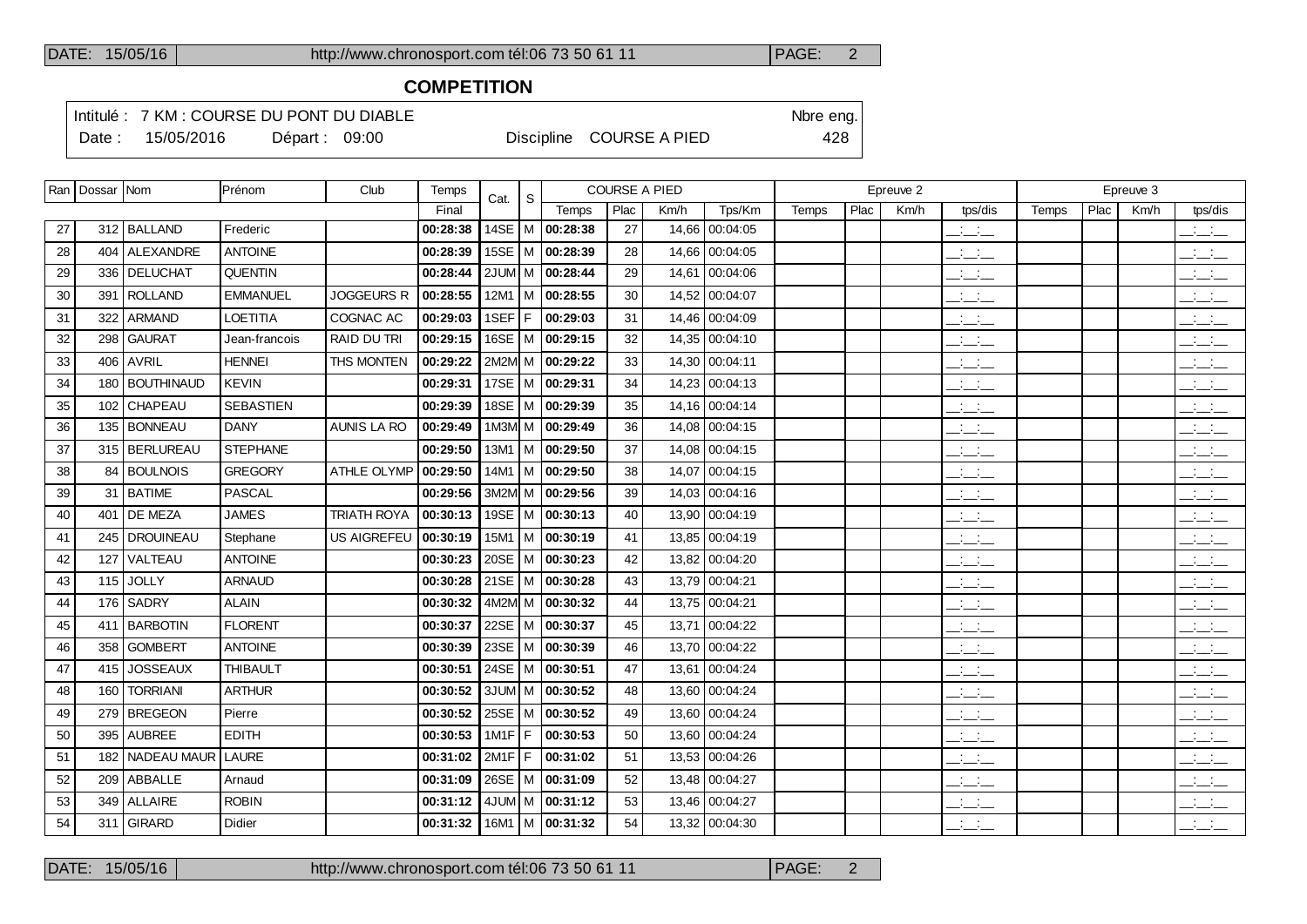### **COMPETITION**

Intitulé : 7 KM : COURSE DU PONT DU DIABLE Note that the state of the SN of the eng.

Date : 15/05/2016 Départ : 09:00 Discipline COURSE A PIED 428

|    | Ran   Dossar   Nom |                  | Prénom              | Club                  | Temps    | Cat.     | S   |                       | <b>COURSE A PIED</b> |      |                |       |      | Epreuve 2 |                                 |       |      | Epreuve 3 |                                                                                                                                                                                                                                                                                                                     |
|----|--------------------|------------------|---------------------|-----------------------|----------|----------|-----|-----------------------|----------------------|------|----------------|-------|------|-----------|---------------------------------|-------|------|-----------|---------------------------------------------------------------------------------------------------------------------------------------------------------------------------------------------------------------------------------------------------------------------------------------------------------------------|
|    |                    |                  |                     |                       | Final    |          |     | Temps                 | Plac                 | Km/h | Tps/Km         | Temps | Plac | Km/h      | tps/dis                         | Temps | Plac | Km/h      | tps/dis                                                                                                                                                                                                                                                                                                             |
| 55 |                    | 295   MAILLOUX   | Olivier             |                       | 00:31:34 |          |     | 17M1   M   00:31:34   | 55                   |      | 13,30 00:04:30 |       |      |           | $\frac{1}{2}$ and $\frac{1}{2}$ |       |      |           | $\mathcal{L} = \mathcal{L}$                                                                                                                                                                                                                                                                                         |
| 56 |                    | 253 COULIBEUF    | Sebastien           |                       | 00:31:35 |          |     | 27SE   M   00:31:35   | 56                   |      | 13,29 00:04:30 |       |      |           | $\frac{1}{2}$                   |       |      |           | للأسائد                                                                                                                                                                                                                                                                                                             |
| 57 |                    | 249 LABRACHERIE  | <b>Marine</b>       |                       | 00:31:47 | 2SEF F   |     | 00:31:47              | 57                   |      | 13,21 00:04:32 |       |      |           | للأسائد                         |       |      |           | $\overline{\phantom{a}}$                                                                                                                                                                                                                                                                                            |
| 58 | 267                | <b>CHIPAUX</b>   | Augustin            |                       | 00:31:49 |          |     | $5JUM/M$ 00:31:49     | 58                   |      | 13,20 00:04:32 |       |      |           | $ -$                            |       |      |           | للأسائد                                                                                                                                                                                                                                                                                                             |
| 59 |                    | 224 $HAY$        | Nicolas             | <b>TRIATHLON C</b>    | 00:31:50 |          |     | $18M1$   M   00:31:50 | 59                   |      | 13,19 00:04:32 |       |      |           | للأسائل                         |       |      |           | للمناصب                                                                                                                                                                                                                                                                                                             |
| 60 |                    | 307 MANZINI      | Marco               | <b>TRIATH CLUB</b>    | 00:31:59 |          |     | 5M2M M 00:31:59       | 60                   |      | 13,13 00:04:34 |       |      |           | $\frac{1}{2}$                   |       |      |           | $\frac{1}{2}$                                                                                                                                                                                                                                                                                                       |
| 61 |                    | 325 PONTINE      | Eric                | LES FURETS D 00:32:01 |          |          |     | 6M2M M 00:32:01       | 61                   |      | 13,12 00:04:34 |       |      |           | $\overline{\phantom{a}}$        |       |      |           | $\frac{1}{2}$                                                                                                                                                                                                                                                                                                       |
| 62 |                    | 2   MAURICOURT   | <b>OLIVIER</b>      | E A AUBUSSO           | 00:32:01 |          |     | 19M1   M   00:32:01   | 62                   |      | 13,11 00:04:34 |       |      |           | $\frac{1}{2}$                   |       |      |           | $\frac{1}{2}$ and $\frac{1}{2}$                                                                                                                                                                                                                                                                                     |
| 63 |                    | 345 LEROY        | <b>CLAIRE MARIE</b> |                       | 00:32:03 | $1M2F$ F |     | 00:32:03              | 63                   |      | 13,10 00:04:34 |       |      |           | $\frac{1}{2}$                   |       |      |           | $\frac{1}{2}$                                                                                                                                                                                                                                                                                                       |
| 64 | 44                 | <b>PEYNIN</b>    | <b>THIERRY</b>      | <b>FVP BOUSSAC</b>    | 00:32:06 |          |     | 7M2M M 00:32:06       | 64                   |      | 13,08 00:04:35 |       |      |           | $\overline{\phantom{a}}$        |       |      |           | $\frac{1}{2}$ and $\frac{1}{2}$                                                                                                                                                                                                                                                                                     |
| 65 |                    | 216 FERRANT      | Yohan               |                       | 00:32:06 |          |     | 28SE   M   00:32:06   | 65                   |      | 13,08 00:04:35 |       |      |           | $\frac{1}{2}$                   |       |      |           | $\frac{1}{2}$                                                                                                                                                                                                                                                                                                       |
| 66 | 397                | <b>LIGNE</b>     | ERIC                |                       | 00:32:10 |          |     | $20M1$   M   00:32:10 | 66                   |      | 13,05 00:04:35 |       |      |           | $\overline{\phantom{a}}$        |       |      |           | $\frac{1}{2}$                                                                                                                                                                                                                                                                                                       |
| 67 |                    | 238 RAVE         | Eric                | <b>RSSC TRIATH</b>    | 00:32:16 |          |     | $21M1$ M $ $ 00:32:16 | 67                   |      | 13,01 00:04:36 |       |      |           | $\overline{\phantom{a}}$        |       |      |           | $\overline{\phantom{a}}$                                                                                                                                                                                                                                                                                            |
| 68 |                    | 304 BOUDIAF      | Samuel              |                       | 00:32:21 |          |     | 29SE M 00:32:21       | 68                   |      | 12,98 00:04:37 |       |      |           | $\frac{1}{2}$                   |       |      |           | $\frac{1}{2}$                                                                                                                                                                                                                                                                                                       |
| 69 |                    | 65 DESANGLE      | <b>CHRISTOPHE</b>   |                       | 00:32:26 |          |     | 30SE   M   00:32:26   | 69                   |      | 12,95 00:04:38 |       |      |           | $\frac{1}{2}$                   |       |      |           | $\overline{\phantom{a}}$                                                                                                                                                                                                                                                                                            |
| 70 |                    | 260 GILLON       | <b>JULIEN</b>       | <b>SAINTES TRIA</b>   | 00:32:26 |          |     | 31SE   M   00:32:26   | 70                   |      | 12,95 00:04:38 |       |      |           | $\overline{\phantom{a}}$        |       |      |           | $\frac{1}{2}$ and $\frac{1}{2}$                                                                                                                                                                                                                                                                                     |
| 71 | 368                | LAVIGNE          | <b>CHRISTINE</b>    | SA MERIGNAC           | 00:32:31 | 2M2F     | IF. | 00:32:31              | 71                   |      | 12,91 00:04:38 |       |      |           | للأساب                          |       |      |           | $\frac{1}{2}$                                                                                                                                                                                                                                                                                                       |
| 72 |                    | 96 ROUGNON GLA   | <b>MAXIME</b>       |                       | 00:32:45 | 22M1     |     | $ M $ 00:32:45        | 72                   |      | 12,82 00:04:40 |       |      |           | $\overline{a}$                  |       |      |           | $\overline{\phantom{a}}$                                                                                                                                                                                                                                                                                            |
| 73 |                    | 187 THIMONIER    | <b>OLIVIER</b>      |                       | 00:32:46 |          |     | 23M1   M   00:32:46   | 73                   |      | 12,81 00:04:40 |       |      |           | $\frac{1}{2}$                   |       |      |           | $\overline{\phantom{a}}$                                                                                                                                                                                                                                                                                            |
| 74 |                    | 101   POTTIER    | <b>GUILLAUME</b>    | CSA TRI BA 7          | 00:32:50 |          |     | 8M2M M   00:32:50     | 74                   |      | 12,79 00:04:41 |       |      |           | $\frac{1}{2}$ and $\frac{1}{2}$ |       |      |           | $ -$                                                                                                                                                                                                                                                                                                                |
| 75 |                    | 400 MOLINA       | SEBASTIEN           |                       | 00:32:51 |          |     | 24M1 M 00:32:51       | 75                   |      | 12,78 00:04:41 |       |      |           | للمستحدث                        |       |      |           | $\frac{1}{2}$                                                                                                                                                                                                                                                                                                       |
| 76 |                    | 278 RENOUX       | Jacques             |                       | 00:32:52 |          |     | 2M3M M 00:32:52       | 76                   |      | 12,78 00:04:41 |       |      |           | $\frac{1}{2}$                   |       |      |           | $\overline{\phantom{a}}$                                                                                                                                                                                                                                                                                            |
| 77 |                    | 387 DIZERBO      | <b>FELIX</b>        |                       | 00:32:56 | 1CA      |     | M 00:32:56            | 77                   |      | 12,75 00:04:42 |       |      |           | $\overline{\phantom{a}}$        |       |      |           | $\overline{\phantom{a}}$                                                                                                                                                                                                                                                                                            |
| 78 |                    | 16 PICHON        | <b>CHRISTOPHE</b>   |                       | 00:33:04 | 25M1     |     | $ M $ 00:33:04        | 78                   |      | 12,70 00:04:43 |       |      |           | $\overline{\phantom{a}}$        |       |      |           | $\frac{1}{2}$                                                                                                                                                                                                                                                                                                       |
| 79 | 422                | ARMANDIER        | <b>JEAN SIMON</b>   |                       | 00:33:10 |          |     | 32SE   M   00:33:10   | 79                   |      | 12,66 00:04:44 |       |      |           | $\frac{1}{2}$                   |       |      |           | $\overline{\phantom{a}}$                                                                                                                                                                                                                                                                                            |
| 80 |                    | 213   MASSONNAUD | <b>PIERRE</b>       |                       | 00:33:12 |          |     | 26M1   M   00:33:12   | 80                   |      | 12,65 00:04:44 |       |      |           | سأنسأ                           |       |      |           | $\frac{1}{2}$ $\frac{1}{2}$ $\frac{1}{2}$ $\frac{1}{2}$ $\frac{1}{2}$ $\frac{1}{2}$ $\frac{1}{2}$ $\frac{1}{2}$ $\frac{1}{2}$ $\frac{1}{2}$ $\frac{1}{2}$ $\frac{1}{2}$ $\frac{1}{2}$ $\frac{1}{2}$ $\frac{1}{2}$ $\frac{1}{2}$ $\frac{1}{2}$ $\frac{1}{2}$ $\frac{1}{2}$ $\frac{1}{2}$ $\frac{1}{2}$ $\frac{1}{2}$ |
| 81 | 418                | <b>LAMOUREUX</b> | ALEXANDRE           |                       | 00:33:14 |          |     | 33SE   M   00:33:14   | 81                   |      | 12,63 00:04:44 |       |      |           | $\overline{\phantom{a}}$        |       |      |           | $\mathbb{R}$ and $\mathbb{R}$                                                                                                                                                                                                                                                                                       |
| 82 |                    | 370 PETIT        | <b>PATRICK</b>      |                       | 00:33:17 |          |     | 3M3M M 00:33:17       | 82                   |      | 12,62 00:04:45 |       |      |           | للمناصب                         |       |      |           | للأساب                                                                                                                                                                                                                                                                                                              |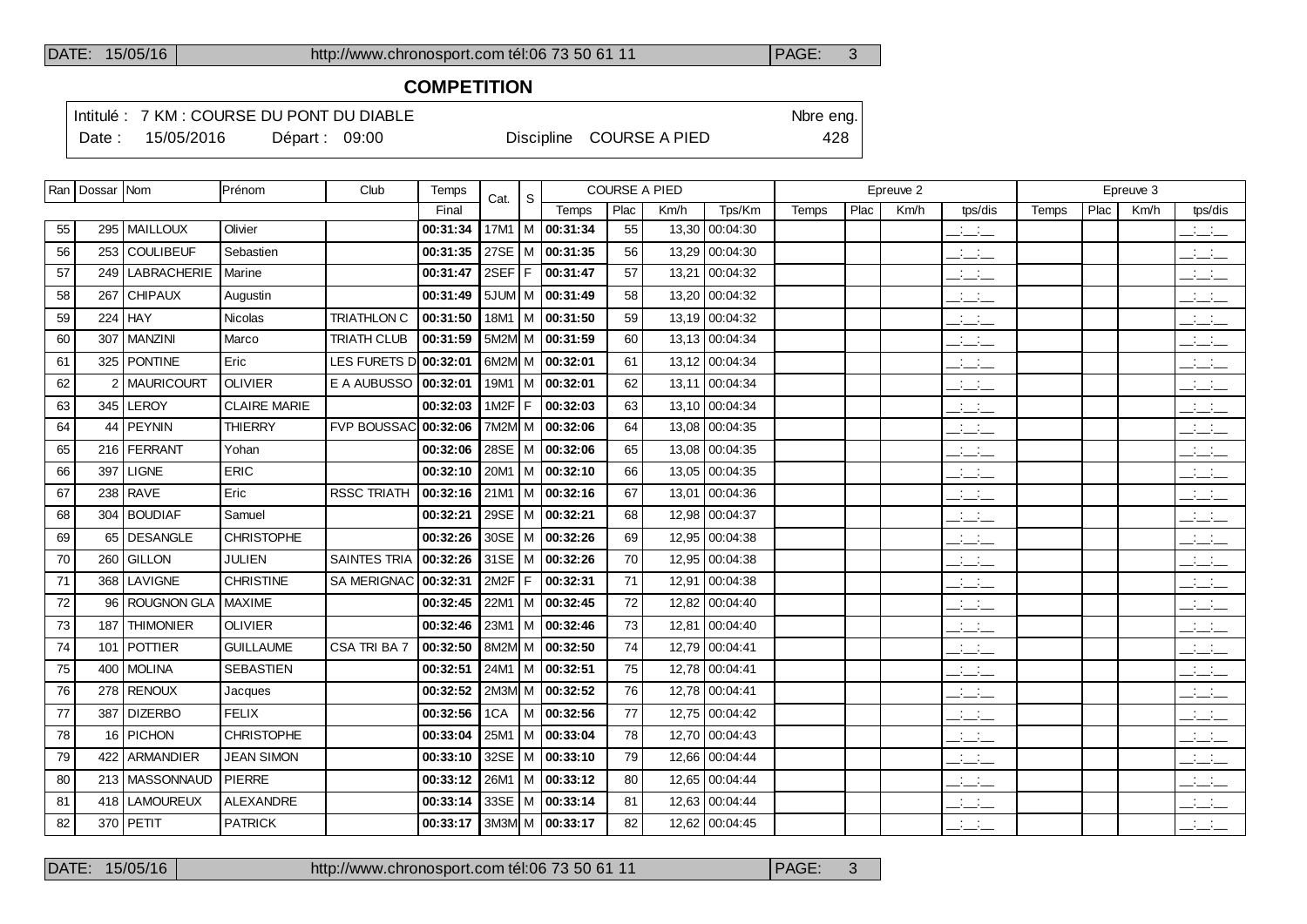## **COMPETITION**

Intitulé : 7 KM : COURSE DU PONT DU DIABLE Note that the state of the SN of the eng.

Date : 15/05/2016 Départ : 09:00 Discipline COURSE A PIED 428

|     | Ran   Dossar   Nom |                 | Prénom            | Club                 | Temps    | Cat.     | <sub>S</sub> |                       | <b>COURSE A PIED</b> |       |                |       |      | Epreuve 2 |                                 |       |      | Epreuve 3 |                                                                            |
|-----|--------------------|-----------------|-------------------|----------------------|----------|----------|--------------|-----------------------|----------------------|-------|----------------|-------|------|-----------|---------------------------------|-------|------|-----------|----------------------------------------------------------------------------|
|     |                    |                 |                   |                      | Final    |          |              | Temps                 | Plac                 | Km/h  | Tps/Km         | Temps | Plac | Km/h      | tps/dis                         | Temps | Plac | Km/h      | tps/dis                                                                    |
| 83  |                    | 194   MEUNIER   | Frederic          |                      | 00:33:19 | 27M1     |              | $ M $ 00:33:19        | 83                   | 12,60 | 00:04:45       |       |      |           | $\overline{\phantom{a}}$        |       |      |           | $\overline{\phantom{a}}$ $\overline{\phantom{a}}$                          |
| 84  |                    | 132 NERAUDEAU   | <b>VICTOR</b>     |                      | 00:33:22 | 2CA      | M            | 00:33:22              | 84                   |       | 12,58 00:04:46 |       |      |           | $\frac{1}{2}$ and $\frac{1}{2}$ |       |      |           | $\overline{\phantom{a}}$                                                   |
| 85  | 203 l              | <b>JOURDES</b>  | Stéphane          | COGNAC AC            | 00:33:29 |          |              | 9M2M M   00:33:29     | 85                   | 12,54 | 00:04:47       |       |      |           | $\mathbb{Z}$ and $\mathbb{Z}$   |       |      |           | $\overline{\phantom{a}}$                                                   |
| 86  |                    | 125   FORTEAU   | <b>JEROME</b>     |                      | 00:33:32 | 28M1     |              | $ M $ 00:33:32        | 86                   |       | 12,52 00:04:47 |       |      |           | $\frac{1}{2}$ and $\frac{1}{2}$ |       |      |           | $\overline{\phantom{a}}$                                                   |
| 87  |                    | 402   LECORNE   | <b>LOUIS</b>      |                      | 00:33:43 |          |              | 34SE   M   00:33:43   | 87                   |       | 12,46 00:04:49 |       |      |           | $\frac{1}{2}$ and $\frac{1}{2}$ |       |      |           | $\overline{\phantom{a}}$                                                   |
| 88  | 121                | <b>TORRIANI</b> | <b>CHRISTOPHE</b> |                      | 00:33:45 | 10M2   M |              | 00:33:45              | 88                   |       | 12,44 00:04:49 |       |      |           | $  -$                           |       |      |           | $\equiv$ $\equiv$ $\equiv$                                                 |
| 89  |                    | 122 PUAUD       | <b>EMMANUELLE</b> |                      | 00:33:48 | 3SEF     | IF.          | 00:33:48              | 89                   |       | 12,42 00:04:49 |       |      |           | $\overline{\phantom{a}}$        |       |      |           | بالبياني                                                                   |
| 90  |                    | 309 BURBAUD     | <b>ALAIN</b>      |                      | 00:33:49 | 11M2   M |              | 00:33:49              | 90                   |       | 12,42 00:04:49 |       |      |           | $ -$                            |       |      |           | بانيت                                                                      |
| 91  |                    | 170 GIRARD      | <b>JOEL</b>       | FOOTING MOU 00:33:49 |          |          |              | 12M2   M   00:33:49   | 91                   |       | 12,42 00:04:49 |       |      |           | $ -$                            |       |      |           | $\overline{\phantom{a}}$ $\overline{\phantom{a}}$ $\overline{\phantom{a}}$ |
| 92  | 41                 | DUCAROIX        | <b>FABRICE</b>    | <b>FVP BOUSSAC</b>   | 00:33:50 | 29M1     |              | M 00:33:50            | 92                   | 12,41 | 00:04:50       |       |      |           | $\frac{1}{2}$ and $\frac{1}{2}$ |       |      |           | $\overline{\phantom{a}}$                                                   |
| 93  |                    | 140   PEROU     | <b>FREDERIC</b>   |                      | 00:33:57 |          |              | 30M1   M   00:33:57   | 93                   | 12,37 | 00:04:51       |       |      |           | $\overline{\phantom{a}}$        |       |      |           | $\overline{\phantom{a}}$                                                   |
| 94  |                    | 76 REDJALA      | <b>LUDOVIC</b>    |                      | 00:33:59 | 35SE   M |              | 00:33:59              | 94                   |       | 12,36 00:04:51 |       |      |           | $ -$                            |       |      |           | $\overline{\phantom{a}}$                                                   |
| 95  |                    | 81 RIVET        | <b>BRIGITTE</b>   |                      | 00:33:59 | $3M2F$ F |              | 00:33:59              | 95                   |       | 12,36 00:04:51 |       |      |           | $\frac{1}{2}$ and $\frac{1}{2}$ |       |      |           | بانيت                                                                      |
| 96  |                    | 385   DELAN     | <b>CLEMENT</b>    |                      | 00:34:00 | 36SE   M |              | 00:34:00              | 96                   |       | 12,35 00:04:51 |       |      |           | $\frac{1}{2}$ and $\frac{1}{2}$ |       |      |           | $\sim 10^{-10}$ km $^{-1}$<br>$  -$                                        |
| 97  |                    | 414 GARNIER     | <b>MARINE</b>     |                      | 00:34:01 | 4SEF F   |              | 00:34:01              | 97                   |       | 12,34 00:04:51 |       |      |           | للمناصب                         |       |      |           | $\overline{\phantom{a}}$                                                   |
| 98  |                    | 161 DUPUY       | <b>AUDE</b>       |                      | 00:34:02 | $5SEF$ F |              | 00:34:02              | 98                   | 12,34 | 00:04:51       |       |      |           | $\overline{\phantom{a}}$        |       |      |           | $\overline{\phantom{a}}$                                                   |
| 99  |                    | 171 SECHET      | <b>HERVE</b>      |                      | 00:34:02 |          |              | $4M3M/M$ 00:34:02     | 99                   |       | 12,34 00:04:51 |       |      |           | $\mathcal{L} = \mathcal{L}$     |       |      |           | بانيت                                                                      |
| 100 |                    | 365   FERNANDEZ | SONIA             |                      | 00:34:05 | $3M1F$ F |              | 00:34:05              | 100                  | 12,32 | 00:04:52       |       |      |           | $\frac{1}{2}$ and $\frac{1}{2}$ |       |      |           | $\sim 10^{-10}$ m $^{-1}$<br>$  -$                                         |
| 101 | 308                | <b>JUILLET</b>  | <b>FREDERIC</b>   |                      | 00:34:07 |          |              | 31M1 M 00:34:07       | 101                  |       | 12,31 00:04:52 |       |      |           | $\overline{\phantom{a}}$        |       |      |           | $\overline{\phantom{a}}$                                                   |
| 102 | 57                 | <b>BAUD</b>     | <b>MICHEL</b>     | <b>COURIRENCH</b>    | 00:34:10 |          |              | 5M3M M 00:34:10       | 102                  | 12,29 | 00:04:52       |       |      |           | $ -$                            |       |      |           | $\overline{\phantom{a}}$                                                   |
| 103 |                    | 13 BERNARD      | <b>JEAN YVES</b>  | E A AUBUSSO          | 00:34:13 |          |              | $13M2$   M   00:34:13 | 103                  | 12,27 | 00:04:53       |       |      |           | $ -$                            |       |      |           | $\overline{\phantom{a}}$                                                   |
| 104 |                    | 205   SUDRON    | Cyrille           |                      | 00:34:18 |          |              | 37SE   M   00:34:18   | 104                  | 12,24 | 00:04:54       |       |      |           | $ -$                            |       |      |           | $\sim 10^{-10}$ km $^{-1}$<br>---                                          |
| 105 |                    | 346   NOURISSON | <b>THIERRY</b>    |                      | 00:34:20 |          |              | 14M2   M   00:34:20   | 105                  |       | 12,23 00:04:54 |       |      |           | $\overline{\phantom{a}}$        |       |      |           | $\frac{1}{2}$ $\frac{1}{2}$ $\frac{1}{2}$                                  |
| 106 | 37                 | <b>CHAUVET</b>  | <b>ANDRE</b>      | <b>FVP BOUSSAC</b>   | 00:34:21 |          |              | 6M3M M 00:34:21       | 106                  | 12,22 | 00:04:54       |       |      |           | $\overline{\phantom{a}}$        |       |      |           | $\overline{\phantom{a}}$                                                   |
| 107 |                    | 372 RAUD        | <b>DENIS</b>      |                      | 00:34:23 |          |              | 38SE   M   00:34:23   | 107                  | 12,21 | 00:04:54       |       |      |           | $\overline{\phantom{a}}$        |       |      |           | $\frac{1}{2}$                                                              |
| 108 |                    | 276   BERNARD   | Charline          |                      | 00:34:28 | 6SEF     | F.           | 00:34:28              | 108                  |       | 12,19 00:04:55 |       |      |           | $ -$                            |       |      |           | <b>Contract Contract</b><br>$  -$                                          |
| 109 |                    | $277$ GENET     | Romain            | <b>VERNEUIL OX</b>   | 00:34:28 |          |              | 39SE   M   00:34:28   | 109                  |       | 12,18 00:04:55 |       |      |           | $ -$                            |       |      |           | $  -$                                                                      |
| 110 |                    | $211$ GAULT     | Clement           |                      | 00:34:29 |          |              | 40SE   M   00:34:29   | 110                  |       | 12,18 00:04:55 |       |      |           | $\mathbb{Z}$ and $\mathbb{Z}$   |       |      |           | $\overline{\phantom{a}}$                                                   |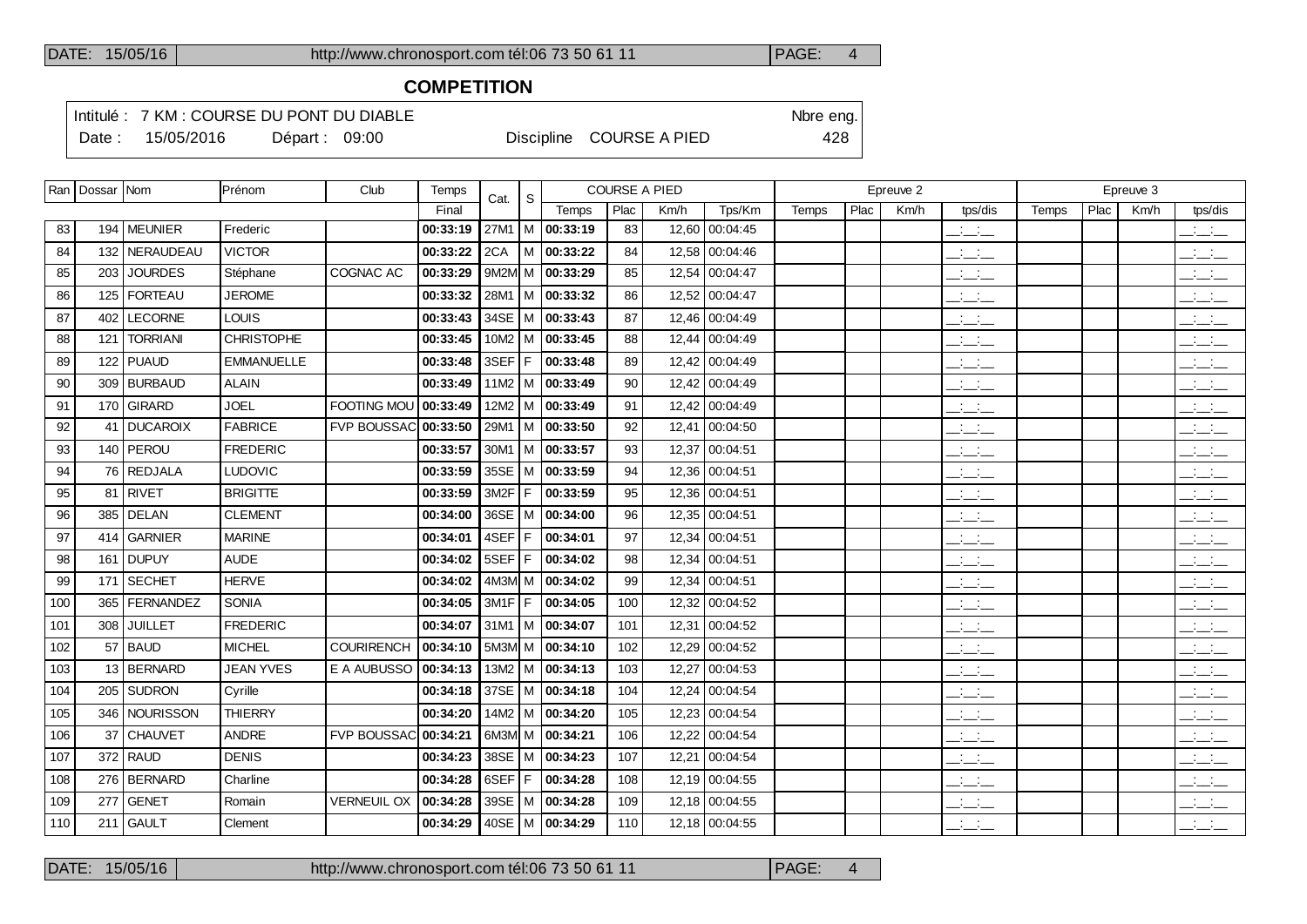### **COMPETITION**

Intitulé : 7 KM : COURSE DU PONT DU DIABLE Note that the state of the SN of the eng. Date : 15/05/2016 Départ : 09:00 Discipline COURSE A PIED 428

|     | Ran   Dossar   Nom |                           | Prénom               | Club                 | Temps    | Cat.   | S   |                     |      | <b>COURSE A PIED</b> |                |       |      | Epreuve 2 |                                                       |       |      | Epreuve 3 |                                                   |
|-----|--------------------|---------------------------|----------------------|----------------------|----------|--------|-----|---------------------|------|----------------------|----------------|-------|------|-----------|-------------------------------------------------------|-------|------|-----------|---------------------------------------------------|
|     |                    |                           |                      |                      | Final    |        |     | Temps               | Plac | Km/h                 | Tps/Km         | Temps | Plac | Km/h      | tps/dis                                               | Temps | Plac | Km/h      | tps/dis                                           |
| 111 |                    | 43 CHOLIN                 | <b>THIERRY</b>       | FVP BOUSSAC 00:34:36 |          |        |     | 32M1   M   00:34:36 | 111  |                      | 12,14 00:04:56 |       |      |           | $\overline{\phantom{a}}$ and $\overline{\phantom{a}}$ |       |      |           | $\frac{1}{2}$ and $\frac{1}{2}$                   |
| 112 |                    | 285   BRUNAUD             | <b>WILLIAM-PATRI</b> | <b>ASSPCU BOR</b>    | 00:34:40 | 7M3M M |     | 00:34:40            | 112  | 12,11                | 00:04:57       |       |      |           | $\mathcal{L} = \mathcal{L}$                           |       |      |           | $\overline{\phantom{a}}$                          |
| 113 |                    | 150   MAUPIN              | <b>FANNY</b>         |                      | 00:34:41 | 7SEF F |     | 00:34:41            | 113  |                      | 12,11 00:04:57 |       |      |           | $ -$                                                  |       |      |           | $\overline{\phantom{a}}$                          |
| 114 |                    | 120   MONTUPET            | <b>DOMINIQUE</b>     |                      | 00:34:43 | 33M1   | l M | 00:34:43            | 114  | 12,10                | 00:04:57       |       |      |           | $\overline{\phantom{a}}$                              |       |      |           | للأسائل                                           |
| 115 |                    | 89 THEVENEL               | <b>SEBASTIEN</b>     |                      | 00:34:48 |        |     | 41SE   M   00:34:48 | 115  |                      | 12,07 00:04:58 |       |      |           | $\overline{\phantom{a}}$                              |       |      |           | $\mathbb{R}$ and $\mathbb{R}$                     |
| 116 |                    | 108 JOUBERT               | <b>ERIC</b>          | <b>AVCAP</b>         | 00:34:51 | 15M2   | l M | 00:34:51            | 116  | 12,05                | 00:04:58       |       |      |           | $  -$                                                 |       |      |           | $  -$                                             |
| 117 |                    | 342 SADORGE               | <b>DELFIN</b>        | <b>AUCAP</b>         | 00:34:51 |        |     | 34M1   M   00:34:51 | 117  |                      | 12,05 00:04:58 |       |      |           | $  -$                                                 |       |      |           | $\overline{\phantom{a}}$ $\overline{\phantom{a}}$ |
| 118 |                    | 8 ZAW ADSKI               | <b>JACQUES</b>       |                      | 00:34:58 | 8M3M M |     | 00:34:58            | 118  | 12,01                | 00:04:59       |       |      |           | $ -$                                                  |       |      |           | $\frac{1}{2}$ and $\frac{1}{2}$                   |
| 119 |                    | $327$ LOUIS               | Olivier              |                      | 00:34:58 |        |     | 42SE   M   00:34:58 | 119  | 12,01                | 00:04:59       |       |      |           | <b>Contract Contract</b><br>$  -$                     |       |      |           | $\frac{1}{2}$                                     |
| 120 |                    | 410 VERNOUX               | <b>JACKY</b>         | <b>GASS SAUJON</b>   | 00:35:01 |        | M   | 00:35:01            | 120  | 11.99                | 00:05:00       |       |      |           | $\overline{\phantom{a}}$                              |       |      |           | $\overline{\phantom{a}}$                          |
| 121 |                    | 198 COUILLEBAULT Philippe |                      |                      | 00:35:07 | 16M2   |     | M 100:35:07         | 121  |                      | 11,96 00:05:01 |       |      |           | <b>Contract Contract</b><br>$  -$                     |       |      |           | بالأسائب                                          |
| 122 | 83                 | <b>GIBERT NERA</b>        | <b>EMMA</b>          | COGNAC               | 00:35:07 | 1CA    | F   | 00:35:07            | 122  | 11,96                | 00:05:01       |       |      |           | $  -$                                                 |       |      |           | $\overline{\phantom{a}}$                          |
| 123 |                    | 344 LEROY                 | <b>MATHILDE</b>      |                      | 00:35:07 | 8SEF   | F   | 00:35:07            | 123  |                      | 11,96 00:05:01 |       |      |           | $\overline{\phantom{a}}$                              |       |      |           | $\frac{1}{2}$ and $\frac{1}{2}$                   |
| 124 |                    | 199 BRANGER               | Fabrice              |                      | 00:35:10 | 35M1   | l M | 00:35:10            | 124  | 11,94                | 00:05:01       |       |      |           | $  -$                                                 |       |      |           | للأسائل                                           |
| 125 |                    | $29$ BELIN                | <b>BRUNO</b>         |                      | 00:35:11 | 17M2   |     | M 00:35:11          | 125  | 11,93                | 00:05:01       |       |      |           | $\frac{1}{2}$ and $\frac{1}{2}$                       |       |      |           | $\overline{\phantom{a}}$                          |
| 126 |                    | 272 RENOULLEAU            | Pierrejean           | <b>GROUPEMENT</b>    | 00:35:15 | 43SE   | lм  | 00:35:15            | 126  | 11,91                | 00:05:02       |       |      |           | $ -$                                                  |       |      |           | للمناسب                                           |
| 127 |                    | $147$ LAINE               | <b>OLIVIER</b>       |                      | 00:35:20 |        |     | 36M1   M   00:35:20 | 127  | 11.89                | 00:05:02       |       |      |           | $  -$                                                 |       |      |           | $\overline{\phantom{a}}$ $\overline{\phantom{a}}$ |
| 128 |                    | 91 BARREAU                | <b>VERONIQUE</b>     |                      | 00:35:21 | 4M1F   | F   | 00:35:21            | 128  | 11,88                | 00:05:03       |       |      |           | $\frac{1}{2}$ and $\frac{1}{2}$                       |       |      |           | $\overline{\phantom{a}}$                          |
| 129 |                    | 405 DURAND                | <b>DOMINIQUE</b>     |                      | 00:35:21 |        |     | 9M3M M 00:35:21     | 129  |                      | 11.88 00:05:03 |       |      |           | $\frac{1}{2}$ and $\frac{1}{2}$                       |       |      |           | $\frac{1}{2}$ and $\frac{1}{2}$                   |
| 130 |                    | 425   RACINE              | <b>ERIC</b>          |                      | 00:35:24 | 18M2   | M   | 00:35:24            | 130  | 11,86                | 00:05:03       |       |      |           | $ -$                                                  |       |      |           | $\frac{1}{2}$ and $\frac{1}{2}$                   |
| 131 |                    | 274 HERAULT               | aline                | <b>ASPTT TOURS</b>   | 00:35:33 | 9SEF   | F   | 00:35:33            | 131  |                      | 11,81 00:05:04 |       |      |           | $\sim 10^{-10}$ m $^{-1}$<br>$  -$                    |       |      |           | <b>Contractor</b><br>---                          |
| 132 |                    | 359 MUSSEAU               | <b>PASCAL</b>        |                      | 00:35:58 | 19M2   | l M | 00:35:58            | 132  | 11,68                | 00:05:08       |       |      |           | $\frac{1}{2}$ and $\frac{1}{2}$                       |       |      |           | $\overline{\phantom{a}}$                          |
| 133 |                    | 258   CZERWINSKI          | <b>ALINE</b>         |                      | 00:35:59 | 5M1F   | l F | 00:35:59            | 133  |                      | 11,67 00:05:08 |       |      |           | $\frac{1}{2}$ and $\frac{1}{2}$                       |       |      |           | $\frac{1}{2}$ $\frac{1}{2}$ $\frac{1}{2}$         |
| 134 |                    | 22 LE BORGNE LA           | <b>YANNICK</b>       | AS ROCHECO           | 00:35:59 | 37M1   | l M | 00:35:59            | 134  | 11.67                | 00:05:08       |       |      |           | $\overline{\phantom{a}}$                              |       |      |           | بالساب                                            |
| 135 |                    | 26 METAIREAU              | <b>MICHAEL</b>       | AS ROCHECO           | 00:35:59 | 44SE   | l M | 00:35:59            | 135  | 11,67                | 00:05:08       |       |      |           | $\frac{1}{2}$ and $\frac{1}{2}$                       |       |      |           | بالبياني                                          |
| 136 | 367                | <b>YVANES</b>             | <b>PIERRE</b>        |                      | 00:36:03 | 45SE   | l M | 00:36:03            | 136  | 11,65                | 00:05:09       |       |      |           | $ -$                                                  |       |      |           | بانباني                                           |
| 137 |                    | 142 GARCIA                | <b>MICHEL</b>        | <b>CA CHATELAI</b>   | 00:36:03 |        |     | 1M4M M 00:36:03     | 137  |                      | 11,65 00:05:09 |       |      |           | $\frac{1}{2}$ and $\frac{1}{2}$                       |       |      |           | <b>Contractor</b><br>$  -$                        |
| 138 |                    | 284   PERRINAUD           | Stéphane             |                      | 00:36:04 |        |     | 46SE   M   00:36:04 | 138  |                      | 11,64 00:05:09 |       |      |           | $\mathbb{Z}$ and $\mathbb{Z}$                         |       |      |           | $\overline{\phantom{a}}$                          |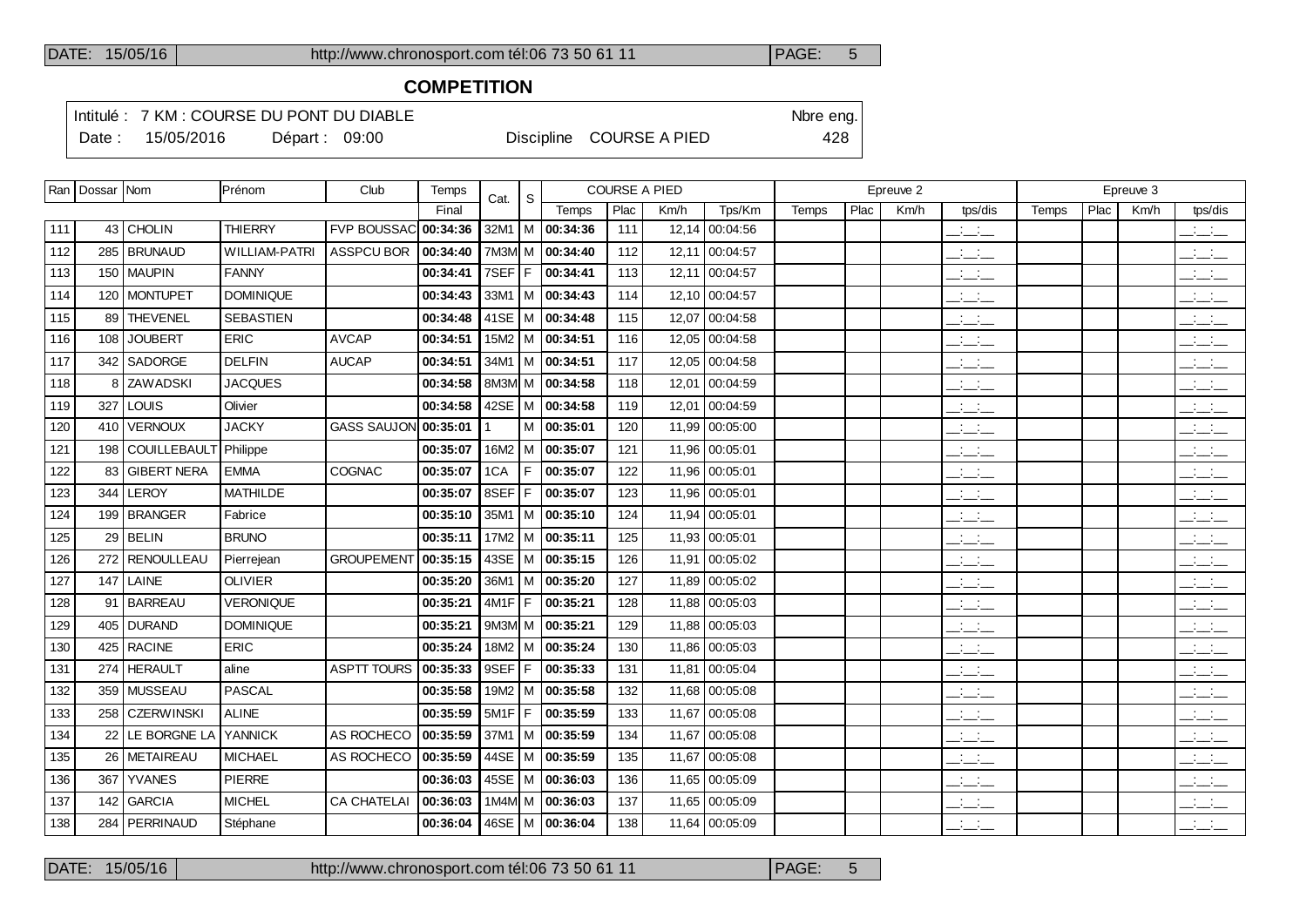## **COMPETITION**

Intitulé : 7 KM : COURSE DU PONT DU DIABLE Note that the state of the SN of the eng. Date : 15/05/2016 Départ : 09:00 Discipline COURSE A PIED 428

|     | Ran   Dossar   Nom |                  | Prénom           | Club                | Temps                          | Cat.              | S   |                            |      | <b>COURSE A PIED</b> |                |       |      | Epreuve 2 |                                                       |       |      | Epreuve 3 |                                                   |
|-----|--------------------|------------------|------------------|---------------------|--------------------------------|-------------------|-----|----------------------------|------|----------------------|----------------|-------|------|-----------|-------------------------------------------------------|-------|------|-----------|---------------------------------------------------|
|     |                    |                  |                  |                     | Final                          |                   |     | Temps                      | Plac | Km/h                 | Tps/Km         | Temps | Plac | Km/h      | tps/dis                                               | Temps | Plac | Km/h      | tps/dis                                           |
| 139 |                    | 148 NIEPCERON    | <b>ERIC</b>      | <b>USCORG</b>       | 00:36:06                       |                   |     | $20M2$   M   00:36:06      | 139  |                      | 11,63 00:05:09 |       |      |           | للمناصب                                               |       |      |           | $\frac{1}{2}$ and $\frac{1}{2}$                   |
| 140 |                    | 179 FOUASSEAU    | <b>GILBERT</b>   | <b>FOOTING MOU</b>  | 00:36:08                       |                   |     | $10M3$   M   00:36:08      | 140  |                      | 11.62 00:05:09 |       |      |           | $\frac{1}{2}$ and $\frac{1}{2}$                       |       |      |           | $\frac{1}{2}$                                     |
| 141 |                    | $154$ SIMON      | <b>VERONIQUE</b> |                     | 00:36:09                       | $6M1F$ F          |     | 00:36:09                   | 141  |                      | 11,62 00:05:09 |       |      |           | $\overline{\phantom{a}}$                              |       |      |           | بالبائد                                           |
| 142 | 48                 | <b>RAPPE</b>     | <b>ETIENNE</b>   | <b>AC ST PALAIS</b> | 00:36:10                       | $11M3$ M          |     | 00:36:10                   | 142  |                      | 11,61 00:05:10 |       |      |           | $\frac{1}{2}$ and $\frac{1}{2}$                       |       |      |           | $\frac{1}{2}$ and $\frac{1}{2}$                   |
| 143 |                    | 283 PICHON       | David            |                     | 00:36:11                       |                   |     | 38M1   M   00:36:11        | 143  |                      | 11,60 00:05:10 |       |      |           | $\overline{\phantom{a}}$ and $\overline{\phantom{a}}$ |       |      |           | $\overline{\phantom{a}}$                          |
| 144 |                    | 195   BOISSON    | <b>YOANN</b>     |                     | 00:36:13                       | 47SE   M          |     | 00:36:13                   | 144  |                      | 11,60 00:05:10 |       |      |           | $\frac{1}{2}$ and $\frac{1}{2}$                       |       |      |           | $\frac{1}{2}$ and $\frac{1}{2}$                   |
| 145 |                    | 109 LAURAND      | <b>DOMINIQUE</b> |                     | 00:36:14                       |                   |     | 39M1 M 00:36:14            | 145  |                      | 11.59 00:05:10 |       |      |           | $\overline{\phantom{a}}$ and $\overline{\phantom{a}}$ |       |      |           | $\overline{\phantom{a}}$                          |
| 146 |                    | 317 DE BRIDIERS  | Claire           |                     | 00:36:15                       | 10SE              | F   | 00:36:15                   | 146  |                      | 11,59 00:05:10 |       |      |           | $\overline{\phantom{a}}$                              |       |      |           | $\overline{\phantom{a}}$                          |
| 147 |                    | 289   MARCOU     | Jean-Luc         | ATHLETIC CL         | 00:36:17                       | 12M3              |     | M 00:36:17                 | 147  |                      | 11,57 00:05:11 |       |      |           | $\overline{\phantom{a}}$                              |       |      |           | $\overline{\phantom{a}}$                          |
| 148 | 23                 | LE BORGNE LA     | <b>MARIE</b>     | AS ROCHECO          | 00:36:19                       | 7M1F              | F   | 00:36:19                   | 148  |                      | 11,56 00:05:11 |       |      |           | $\mathbb{Z}$ and $\mathbb{Z}$                         |       |      |           | $\overline{\phantom{a}}$ $\overline{\phantom{a}}$ |
| 149 | 123                | <b>JOSEPH</b>    | <b>AURELIEN</b>  |                     | 00:36:20                       |                   |     | 48SE   M   00:36:20        | 149  |                      | 11,56 00:05:11 |       |      |           | $ -$                                                  |       |      |           | $\frac{1}{2}$                                     |
| 150 |                    | 330 CLERISSE     | Stephane         |                     | 00:36:22                       |                   |     | $40M1$ M $\sqrt{00:36:22}$ | 150  |                      | 11,55 00:05:11 |       |      |           | $  -$                                                 |       |      |           | $\overline{\phantom{a}}$ $\overline{\phantom{a}}$ |
| 151 |                    | 373 RICHERMOZ    | <b>MICKAEL</b>   |                     | 00:36:22                       |                   |     | 49SE   M   00:36:22        | 151  |                      | 11,54 00:05:11 |       |      |           | $\frac{1}{2}$ and $\frac{1}{2}$                       |       |      |           | $\frac{1}{2}$ $\frac{1}{2}$ $\frac{1}{2}$         |
| 152 |                    | $323$ COIC       | Pascal           | <b>TRIATH'CLUB</b>  | 00:36:27                       | 21M2              |     | M 00:36:27                 | 152  |                      | 11,52 00:05:12 |       |      |           | $\frac{1}{2}$ and $\frac{1}{2}$                       |       |      |           | $ -$                                              |
| 153 | 222                | <b>MIGNON</b>    | Mélanie          |                     | 00:36:28                       | <b>11SE</b>       | l F | 00:36:28                   | 153  |                      | 11,51 00:05:12 |       |      |           | $  -$                                                 |       |      |           | $\frac{1}{2}$ $\frac{1}{2}$ $\frac{1}{2}$         |
| 154 |                    | $192$ BLANC      | Wilfried         | <b>ASPTT DIRAC</b>  | 00:36:29                       |                   |     | 41M1   M   00:36:29        | 154  |                      | 11,51 00:05:12 |       |      |           | $\frac{1}{2}$ and $\frac{1}{2}$                       |       |      |           | $\overline{\phantom{a}}$                          |
| 155 |                    | 321 CHASSELUT    | Laurent          |                     | 00:36:31                       |                   |     | 42M1   M   00:36:31        | 155  |                      | 11.50 00:05:13 |       |      |           | <b>Service</b><br>— — —                               |       |      |           | <b>Contract</b><br>---                            |
| 156 |                    | 51 PHARISIEN     | CAROLE           | <b>AC ST PALAIS</b> | 00:36:33                       | 8M1F              | F   | 00:36:33                   | 156  |                      | 11,49 00:05:13 |       |      |           | للمنافث                                               |       |      |           | $\frac{1}{2}$ and $\frac{1}{2}$                   |
| 157 | 257                | <b>CEGLAREK</b>  | Marinette        |                     | 00:36:34                       | 1M3F              | F   | 00:36:34                   | 157  |                      | 11,48 00:05:13 |       |      |           | $\overline{\phantom{a}}$                              |       |      |           | للأستاني                                          |
| 158 |                    | 105 DAMAS        | <b>DAVID</b>     |                     | 00:36:37                       |                   |     | 50SE   M   00:36:37        | 158  |                      | 11,47 00:05:13 |       |      |           | $  -$                                                 |       |      |           | للأسائب                                           |
| 159 |                    | <b>ROCHETEAU</b> | <b>REGINE</b>    | <b>AC ST PALAIS</b> | 00:36:37                       | 4M <sub>2</sub> F | F   | 00:36:37                   | 159  |                      | 11,47 00:05:13 |       |      |           | $\frac{1}{2}$ and $\frac{1}{2}$                       |       |      |           | $\overline{\phantom{a}}$                          |
| 160 |                    | $313$ JEAN       | Christine        |                     | 00:36:38                       | $9M1F$ F          |     | 00:36:38                   | 160  |                      | 11.46 00:05:14 |       |      |           | $\frac{1}{2}$ and $\frac{1}{2}$                       |       |      |           | $  -$                                             |
| 161 |                    | $259$ LYS        | Florent          | <b>CHARENTE M</b>   | 00:36:39                       | $43M1$ M          |     | 00:36:39                   | 161  |                      | 11,46 00:05:14 |       |      |           | $ -$                                                  |       |      |           | $\frac{1}{2}$ and $\frac{1}{2}$                   |
| 162 |                    | 424 CHARLES      | <b>RAPHAEL</b>   | AS ROCHECO          | 00:36:45                       |                   |     | 44M1   M   00:36:45        | 162  |                      | 11,43 00:05:15 |       |      |           | $\overline{\phantom{a}}$                              |       |      |           | $\mathbb{R}$ and $\mathbb{R}$                     |
| 163 |                    | 190 LOISEAU      | Ludovic          |                     | 00:36:45                       | $51SE$ M          |     | 00:36:45                   | 163  | 11,42                | 00:05:15       |       |      |           | $\mathbb{Z}$ and $\mathbb{Z}$                         |       |      |           | $\overline{\phantom{a}}$                          |
| 164 |                    | 61   FERREIRA    | <b>BORIS</b>     |                     | 00:36:49                       |                   |     | 1ESM M 00:36:49            | 164  |                      | 11,41 00:05:15 |       |      |           | $\frac{1}{2}$ and $\frac{1}{2}$                       |       |      |           | $ -$                                              |
| 165 |                    | 62   FERREIRA    | <b>MICHEL</b>    |                     | 00:36:49                       | 22M2              |     | $ M $ 00:36:49             | 165  | 11,40                | 00:05:15       |       |      |           | $\overline{\phantom{a}}$                              |       |      |           | $\frac{1}{2}$ and $\frac{1}{2}$                   |
| 166 |                    | $164$ BEAU       | <b>CLAUDE</b>    |                     | 00:36:49   2M4M   M   00:36:49 |                   |     |                            | 166  |                      | 11,40 00:05:15 |       |      |           | $\frac{1}{2}$ and $\frac{1}{2}$                       |       |      |           | $  -$                                             |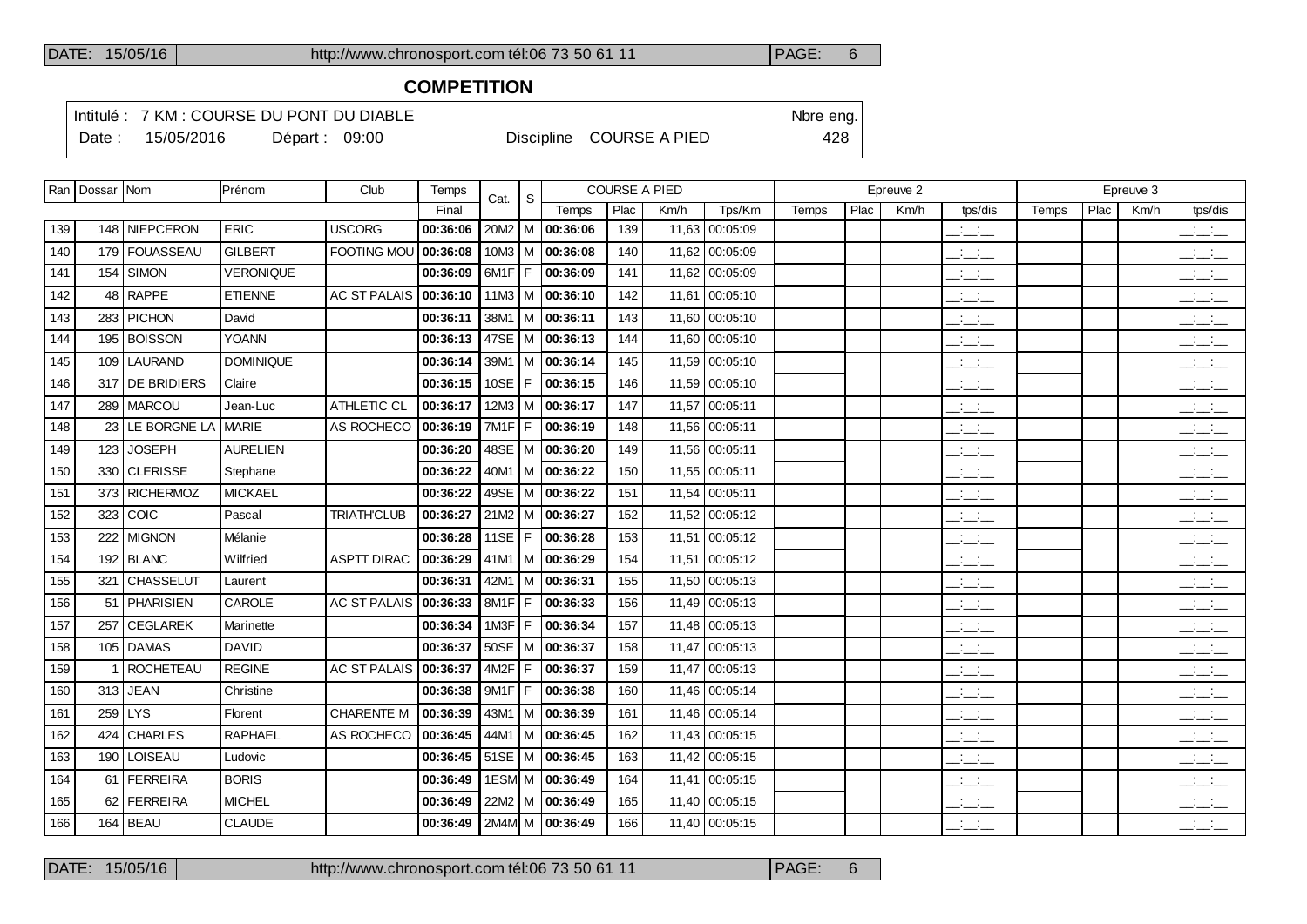#### **COMPETITION**

Intitulé : 7 KM : COURSE DU PONT DU DIABLE Note that the state of the SN of the eng.

Date : 15/05/2016 Départ : 09:00 Discipline COURSE A PIED 428

|     | Ran   Dossar   Nom |                    | Prénom               | Club               | Temps    | Cat.              | -S  |                       | <b>COURSE A PIED</b> |       |                |       |      | Epreuve 2 |                                           |       |      | Epreuve 3 |                                                     |
|-----|--------------------|--------------------|----------------------|--------------------|----------|-------------------|-----|-----------------------|----------------------|-------|----------------|-------|------|-----------|-------------------------------------------|-------|------|-----------|-----------------------------------------------------|
|     |                    |                    |                      |                    | Final    |                   |     | Temps                 | Plac                 | Km/h  | Tps/Km         | Temps | Plac | Km/h      | tps/dis                                   | Temps | Plac | Km/h      | tps/dis                                             |
| 167 |                    | 60 MARCADE         | <b>BERNARD</b>       | AC ST PALAIS       | 00:36:50 |                   |     | 3M4M M 00:36:50       | 167                  |       | 11,40 00:05:15 |       |      |           | $\frac{1}{2}$ and $\frac{1}{2}$           |       |      |           | $\frac{1}{2}$ and $\frac{1}{2}$                     |
| 168 | 149                | <b>GIRAUDEAU</b>   | <b>SEGOLENE</b>      |                    | 00:36:51 | 10M1              | F   | 00:36:51              | 168                  | 11,39 | 00:05:15       |       |      |           | $\frac{1}{2}$                             |       |      |           | $\frac{1}{2}$ and $\frac{1}{2}$                     |
| 169 | 98                 | NOCQUET            | PHILIPPE             |                    | 00:36:53 |                   |     | $45M1$ M $ 00:36:53$  | 169                  |       | 11,39 00:05:16 |       |      |           | $\overline{\phantom{a}}$                  |       |      |           | $\frac{1}{2}$                                       |
| 170 | 246                | <b>GUYOMARC'H</b>  | Frédéric             |                    | 00:37:08 | 46M1              |     | M 00:37:08            | 170                  | 11,31 | 00:05:18       |       |      |           | $\overline{\phantom{a}}$                  |       |      |           | $\overline{\phantom{a}}$                            |
| 171 | 178                | BERTHELOT          | <b>JEROME</b>        |                    | 00:37:12 |                   |     | 47M1   M   00:37:12   | 171                  |       | 11,29 00:05:18 |       |      |           | سأستأثث                                   |       |      |           | $\overline{a}$                                      |
| 172 | 350                | <b>ALLAIRE</b>     | <b>JEAN FRANCOIS</b> |                    | 00:37:23 | 23M2              | l M | 00:37:23              | 172                  | 11,23 | 00:05:20       |       |      |           | $ -$                                      |       |      |           | سأنسأ                                               |
| 173 | 351                | <b>IMEDARD</b>     | <b>CYRIL</b>         |                    | 00:37:23 |                   |     | 48M1   M   00:37:23   | 173                  |       | 11,23 00:05:20 |       |      |           | $\overline{\phantom{a}}$                  |       |      |           | $\frac{1}{2}$                                       |
| 174 | 24                 | ROBE               | <b>CHRISTINE</b>     | AS ROCHECO         | 00:37:24 | 11M1              | F   | 00:37:24              | 174                  | 11,23 | 00:05:20       |       |      |           | $ -$                                      |       |      |           | $\overline{\phantom{a}}$                            |
| 175 | 392                | <b>SAINT DENIS</b> | <b>FLORIAN</b>       |                    | 00:37:24 |                   |     | 24M2   M   00:37:24   | 175                  |       | 11,23 00:05:20 |       |      |           | $\overline{\phantom{a}}$                  |       |      |           | $\frac{1}{2}$                                       |
| 176 | 39                 | <b>POUCHIN</b>     | ERIC                 | <b>FVP BOUSSAC</b> | 00:37:26 | 25M2              | l M | 00:37:26              | 176                  | 11,22 | 00:05:20       |       |      |           | $ -$                                      |       |      |           | $\overline{\phantom{a}}$                            |
| 177 | 188                | <b>PICHON</b>      | <b>MAGALIE</b>       |                    | 00:37:29 | 12M1              | F   | 00:37:29              | 177                  |       | 11,20 00:05:21 |       |      |           | سأستأثث                                   |       |      |           | $\frac{1}{2}$ and $\frac{1}{2}$                     |
| 178 | 223                | <b>BERGEROT</b>    | Mathilde             |                    | 00:37:30 | 12SE              | F   | 00:37:30              | 178                  |       | 11,20 00:05:21 |       |      |           | $\overline{\phantom{a}}$                  |       |      |           | $\frac{1}{2}$                                       |
| 179 | 136                | <b>BOURDIN</b>     | <b>CHRISTINE</b>     |                    | 00:37:35 | 5M <sub>2</sub> F | F   | 00:37:35              | 179                  |       | 11,17 00:05:22 |       |      |           | $\overline{\phantom{a}}$                  |       |      |           | $\frac{1}{2}$                                       |
| 180 | 177                | LEZIN              | <b>STEPHANIE</b>     |                    | 00:37:36 | 13M1              | F   | 00:37:36              | 180                  |       | 11,17 00:05:22 |       |      |           | $\overline{\phantom{a}}$                  |       |      |           | $\mathbf{a} = \mathbf{a} \cdot \mathbf{a}$<br>$  -$ |
| 181 | 390                | GILG               | <b>MANON</b>         |                    | 00:37:36 | 1ESF              | F   | 00:37:36              | 181                  |       | 11,17 00:05:22 |       |      |           | للمناصب                                   |       |      |           | $\frac{1}{2}$                                       |
| 182 | 252                | <b>THOMAS</b>      | Emmanuelle           |                    | 00:37:49 | 14M1   F          |     | 00:37:49              | 182                  |       | 11,10 00:05:24 |       |      |           | $\frac{1}{2}$ and $\frac{1}{2}$           |       |      |           | $\frac{1}{2}$ and $\frac{1}{2}$                     |
| 183 | 68                 | LUCAS              | <b>BRIGITTE</b>      |                    | 00:37:52 | 6M2F              | F   | 00:37:52              | 183                  |       | 11,09 00:05:24 |       |      |           | $\frac{1}{2}$ and $\frac{1}{2}$           |       |      |           | $\frac{1}{2}$                                       |
| 184 | 181                | <b>PINEAU</b>      | <b>ALAIN</b>         | <b>CA SAINT AG</b> | 00:37:56 |                   |     | 13M3   M   00:37:56   | 184                  | 11.07 | 00:05:25       |       |      |           | $\frac{1}{2}$ and $\frac{1}{2}$           |       |      |           | $\frac{1}{2}$ and $\frac{1}{2}$                     |
| 185 |                    | 217   MARTEAU      | Marie france         | <b>CREDIT MUTU</b> | 00:38:01 | 7M2F              | F   | 00:38:01              | 185                  |       | 11,04 00:05:25 |       |      |           | $\overline{\phantom{a}}$                  |       |      |           | $\frac{1}{2}$                                       |
| 186 | 191                | DUMAS              | Guy                  | <b>AVCAP</b>       | 00:38:03 |                   |     | $14M3$   M   00:38:03 | 186                  | 11.04 | 00:05:26       |       |      |           | $ -$                                      |       |      |           | للأسائد                                             |
| 187 | 184                | <b>EXCOFFIER</b>   | <b>CYRILLE</b>       |                    | 00:38:05 |                   |     | 49M1   M   00:38:05   | 187                  |       | 11,03 00:05:26 |       |      |           | سأساب                                     |       |      |           | $\frac{1}{2}$                                       |
| 188 | 38                 | <b>POUCHIN</b>     | <b>AUBE</b>          | <b>FVP BOUSSAC</b> | 00:38:08 | 13SE              | F   | 00:38:08              | 188                  | 11,01 | 00:05:26       |       |      |           | $ -$                                      |       |      |           | $\mathcal{L} = \mathcal{L}$                         |
| 189 | 155                | BURRELL            | <b>TABATHA</b>       |                    | 00:38:10 | 2ESF              | F   | 00:38:10              | 189                  | 11,00 | 00:05:27       |       |      |           | $ -$                                      |       |      |           | $\frac{1}{2}$ and $\frac{1}{2}$                     |
| 190 | 103                | <b>PICHON</b>      | <b>CLAUDE</b>        |                    | 00:38:13 |                   |     | $15M3$   M   00:38:13 | 190                  | 10,99 | 00:05:27       |       |      |           | $\frac{1}{2}$ $\frac{1}{2}$ $\frac{1}{2}$ |       |      |           | للأسائد                                             |
| 191 | 230                | <b>O'GORMAN</b>    | Onia                 |                    | 00:38:14 | 15M1              | F   | 00:38:14              | 191                  | 10,98 | 00:05:27       |       |      |           | $\overline{\phantom{a}}$                  |       |      |           | $\overline{\phantom{a}}$                            |
| 192 | 237                | <b>SAINSOT</b>     | <b>LUCIE</b>         |                    | 00:38:14 | 14SE              | F   | 00:38:14              | 192                  | 10,98 | 00:05:27       |       |      |           | سأستأثث                                   |       |      |           | $\frac{1}{2}$                                       |
| 193 | 302                | <b>MORILLON</b>    | CAROLINE             |                    | 00:38:18 | 15SE              | F   | 00:38:18              | 193                  | 10,96 | 00:05:28       |       |      |           | للأساس                                    |       |      |           | للأساب                                              |
| 194 | 384                | LACROIX            | <b>GILLES</b>        |                    | 00:38:21 |                   |     | 26M2   M   00:38:21   | 194                  |       | 10,95 00:05:28 |       |      |           | سأسأب                                     |       |      |           | $ -$                                                |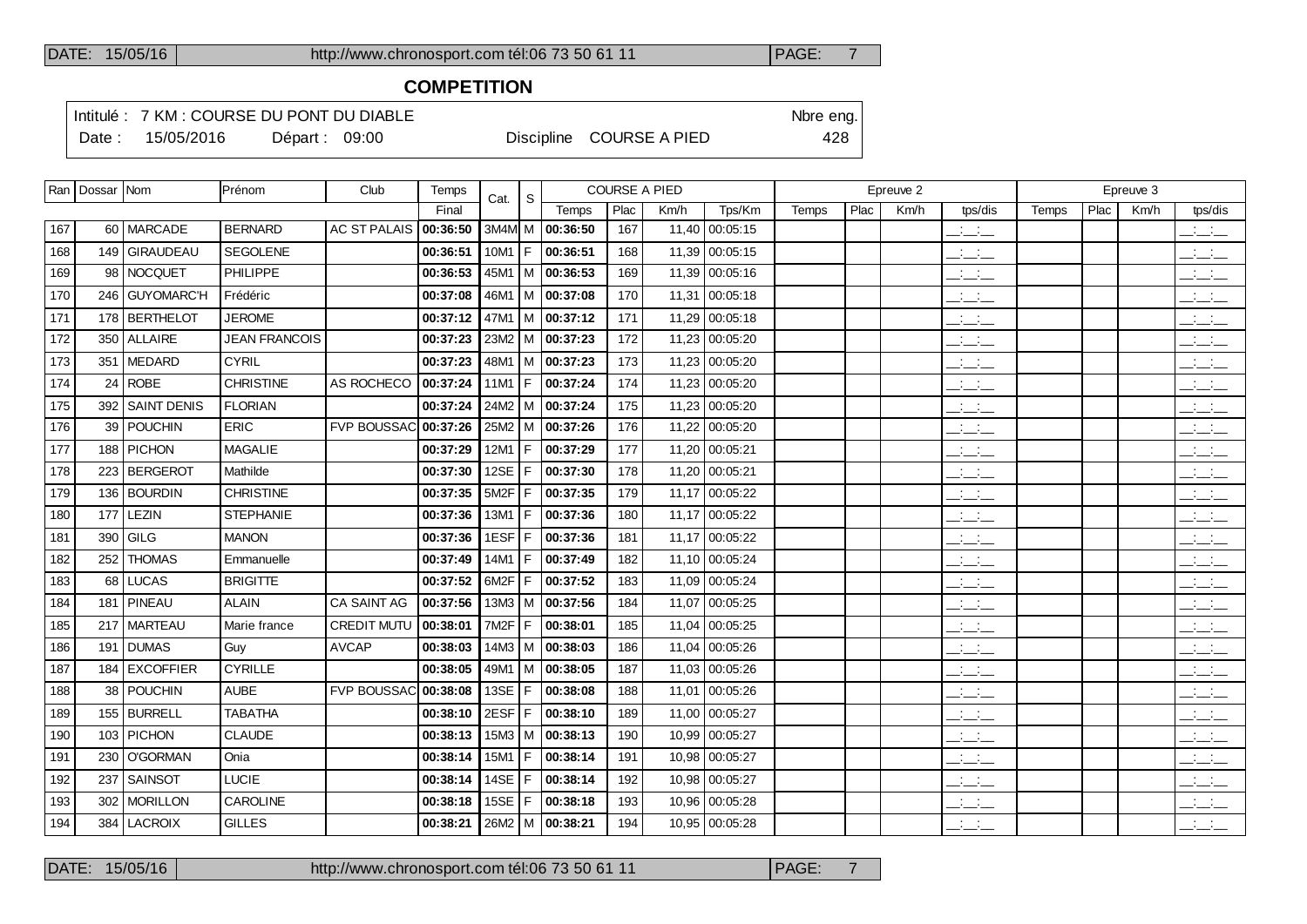### **COMPETITION**

Intitulé : 7 KM : COURSE DU PONT DU DIABLE Note that the state of the SN of the eng. Date : 15/05/2016 Départ : 09:00 Discipline COURSE A PIED 428

|     | Ran   Dossar   Nom |                     | Prénom             | Club                 | Temps             | Cat.       | l s |                       | <b>COURSE A PIED</b> |      |                |       |      | Epreuve 2 |                                 |       |      | Epreuve 3 |                               |
|-----|--------------------|---------------------|--------------------|----------------------|-------------------|------------|-----|-----------------------|----------------------|------|----------------|-------|------|-----------|---------------------------------|-------|------|-----------|-------------------------------|
|     |                    |                     |                    |                      | Final             |            |     | Temps                 | Plac                 | Km/h | Tps/Km         | Temps | Plac | Km/h      | tps/dis                         | Temps | Plac | Km/h      | tps/dis                       |
| 195 | 167                | MARIN               | <b>BRUNO</b>       |                      | 00:38:23          |            |     | 50M1   M   00:38:23   | 195                  |      | 10,94 00:05:29 |       |      |           | سأساب                           |       |      |           | سأست                          |
| 196 | 104                | PICHON              | <b>STEPHANIE</b>   |                      | 00:38:27          | 16SE $ F $ |     | 00:38:27              | 196                  |      | 10,92 00:05:29 |       |      |           | للمستحق                         |       |      |           | $\frac{1}{2}$                 |
| 197 | 241                | <b>HARLY</b>        | <b>CLAIRE</b>      | GASS SAUJON 00:38:27 |                   | 17SE $ F $ |     | 00:38:27              | 197                  |      | 10,92 00:05:29 |       |      |           | $\overline{\phantom{a}}$        |       |      |           | $\overline{\phantom{a}}$      |
| 198 |                    | 204 SUDRON          | Severine           |                      | 00:38:28          | 16M1   F   |     | 00:38:28              | 198                  |      | 10,92 00:05:29 |       |      |           | $\mathbb{Z}$ and $\mathbb{Z}$   |       |      |           | للأسائد                       |
| 199 | 58                 | <b>BRICIER</b>      | <b>ALAIN</b>       |                      | 00:38:31          |            |     | $51M1$   M   00:38:31 | 199                  |      | 10,90 00:05:30 |       |      |           | $\frac{1}{2}$ and $\frac{1}{2}$ |       |      |           | بالمستح                       |
| 200 | 374                | <b>PEPIN</b>        | <b>CHRISTOPHE</b>  |                      | 00:38:33          |            |     | $52M1$   M   00:38:33 | 200                  |      | 10.89 00:05:30 |       |      |           | $\overline{\phantom{a}}$        |       |      |           | $\frac{1}{2}$                 |
| 201 | 53                 | VERRIER             | <b>ANNE MARIE</b>  |                      | 00:38:33          | 8M2F F     |     | 00:38:33              | 201                  |      | 10,89 00:05:30 |       |      |           | $\overline{\phantom{a}}$        |       |      |           | $\overline{\phantom{a}}$      |
| 202 |                    | 139   FRISON        | <b>KARINE</b>      | <b>US AIGREFEU</b>   | 00:38:35          | 17M1   F   |     | 00:38:35              | 202                  |      | 10,88 00:05:30 |       |      |           | $\frac{1}{2}$ and $\frac{1}{2}$ |       |      |           | $\mathbb{R}$ and $\mathbb{R}$ |
| 203 |                    | 14 BERNARD          | <b>CENDRINE</b>    |                      | 00:38:40          | 18M1   F   |     | 00:38:40              | 203                  |      | 10.86 00:05:31 |       |      |           | $\overline{\phantom{a}}$        |       |      |           | $\overline{\phantom{a}}$      |
| 204 |                    | 15 PICHON           | <b>CELINE</b>      | <b>SARLAT</b>        | 00:38:41          | $19M1$ F   |     | 00:38:41              | 204                  |      | 10,86 00:05:31 |       |      |           | $\frac{1}{2}$ and $\frac{1}{2}$ |       |      |           | بالمستح                       |
| 205 |                    | 215 MERCIER         | <b>GENEVIEVE</b>   | <b>LAURAGAIS A</b>   | 00:38:41          | $9M2F$ F   |     | 00:38:41              | 205                  |      | 10.86 00:05:31 |       |      |           | $\frac{1}{2}$ and $\frac{1}{2}$ |       |      |           | للأسائل                       |
| 206 | 251                | <b>HOSTEING</b>     | Hélène             |                      | 00:38:42          | $20M1$ F   |     | 00:38:42              | 206                  |      | 10.85 00:05:31 |       |      |           | $ -$                            |       |      |           | للأسائل                       |
| 207 | 306                | <b>THUREAU</b>      | <b>CHRISTEL</b>    |                      | 00:38:51          | 18SE $ F $ |     | 00:38:51              | 207                  |      | 10,81 00:05:33 |       |      |           | $\frac{1}{2}$ and $\frac{1}{2}$ |       |      |           | للأسائل                       |
| 208 | 208                | <b>BRUNETEAU</b>    | Charlotte          | <b>ENTENTE POI</b>   | 00:38:53          | 19SE $ F $ |     | 00:38:53              | 208                  |      | 10,80 00:05:33 |       |      |           | $\frac{1}{2}$ and $\frac{1}{2}$ |       |      |           | $\overline{\phantom{a}}$      |
| 209 | 232                | <b>LEVIEILS</b>     | Marine             |                      | 00:39:03          | 20SE $ F $ |     | 00:39:03              | 209                  |      | 10,76 00:05:34 |       |      |           | $\frac{1}{2}$ and $\frac{1}{2}$ |       |      |           | للأستاني                      |
| 210 | 141                | <b>TRETOUT</b>      | <b>CHARLES</b>     | PRESQU'IL CR         | 00:39:04          |            |     | 4M4M M 00:39:04       | 210                  |      | 10,75 00:05:34 |       |      |           | $\frac{1}{2}$ and $\frac{1}{2}$ |       |      |           | $\mathbb{R}$ and $\mathbb{R}$ |
| 211 | 420                | <b>MOTTAZ</b>       | PHILIPPE           | 17 SOUPAPES 00:39:05 |                   |            |     | 27M2   M   00:39:05   | 211                  |      | 10,74 00:05:35 |       |      |           | $ -$                            |       |      |           | $\frac{1}{2}$                 |
| 212 | 87                 | <b>CANTILLON TR</b> | <b>NATHALIE</b>    |                      | 00:39:05          | $10M2$ F   |     | 00:39:05              | 212                  |      | 10,74 00:05:35 |       |      |           | $\overline{\phantom{a}}$        |       |      |           | $\overline{\phantom{a}}$      |
| 213 | 242                | <b>CHOLLET</b>      | <b>SEBASTIEN</b>   |                      | 00:39:06          |            |     | 53M1   M   00:39:06   | 213                  |      | 10,74 00:05:35 |       |      |           | للأسائل                         |       |      |           | للأسائد                       |
| 214 | 417                | <b>LEMOINE</b>      | <b>MARIE ANNIE</b> |                      | 00:39:09          |            |     | 2M3F   F   00:39:09   | 214                  |      | 10,73 00:05:35 |       |      |           | $\overline{\phantom{a}}$        |       |      |           | للأسائل                       |
| 215 | 54                 | RAGAUD              | <b>MARIE</b>       |                      | 00:39:09          | 21M1   F   |     | 00:39:09              | 215                  |      | 10,73 00:05:35 |       |      |           | $\frac{1}{2}$ and $\frac{1}{2}$ |       |      |           | للأسائل                       |
| 216 |                    | 32   MATHIEU        | PHILIPPE           |                      | 00:39:10          |            |     | 16M3   M   00:39:10   | 216                  |      | 10,72 00:05:35 |       |      |           | $\frac{1}{2}$ and $\frac{1}{2}$ |       |      |           | للأسائد                       |
| 217 |                    | 186 PLANTY          | <b>FREDDY</b>      | <b>STELIA</b>        | 00:39:13          |            |     | 28M2   M   00:39:13   | 217                  |      | 10,71 00:05:36 |       |      |           | $ -$                            |       |      |           | للمناصب                       |
| 218 |                    | 56 BAUD             | CHRISTIANE         | <b>COURIRENCH</b>    | 00:39:14          | 3M3F F     |     | 00:39:14              | 218                  |      | 10,70 00:05:36 |       |      |           | $  -$                           |       |      |           | للأسائل                       |
| 219 | 95                 | ROUGNON GLA         | <b>ELODIE</b>      |                      | 00:39:19          | $21SE$ F   |     | 00:39:19              | 219                  |      | 10,68 00:05:37 |       |      |           | $\frac{1}{2}$ and $\frac{1}{2}$ |       |      |           | $\mathbb{R}$ and $\mathbb{R}$ |
| 220 |                    | 25 BEGAT            | <b>NOLWENN</b>     | AS ROCHECO           | 00:39:21          | 22M1 F     |     | 00:39:21              | 220                  |      | 10,67 00:05:37 |       |      |           | $\mathbb{R}$ and $\mathbb{R}$   |       |      |           | للأسائل                       |
| 221 | 17                 | LECLERC             | CATHERINE          | AS ROCHECO           | 00:39:23          | 23M1   F   |     | 00:39:23              | 221                  |      | 10,66 00:05:37 |       |      |           | $\overline{\phantom{a}}$        |       |      |           | $\mathbb{R}$ and $\mathbb{R}$ |
| 222 |                    | 33 HUGBART          | <b>SANDRA</b>      |                      | 00:39:27 22SE   F |            |     | 00:39:27              | 222                  |      | 10,64 00:05:38 |       |      |           | <b>Service</b><br>$  -$         |       |      |           | $\overline{\phantom{a}}$      |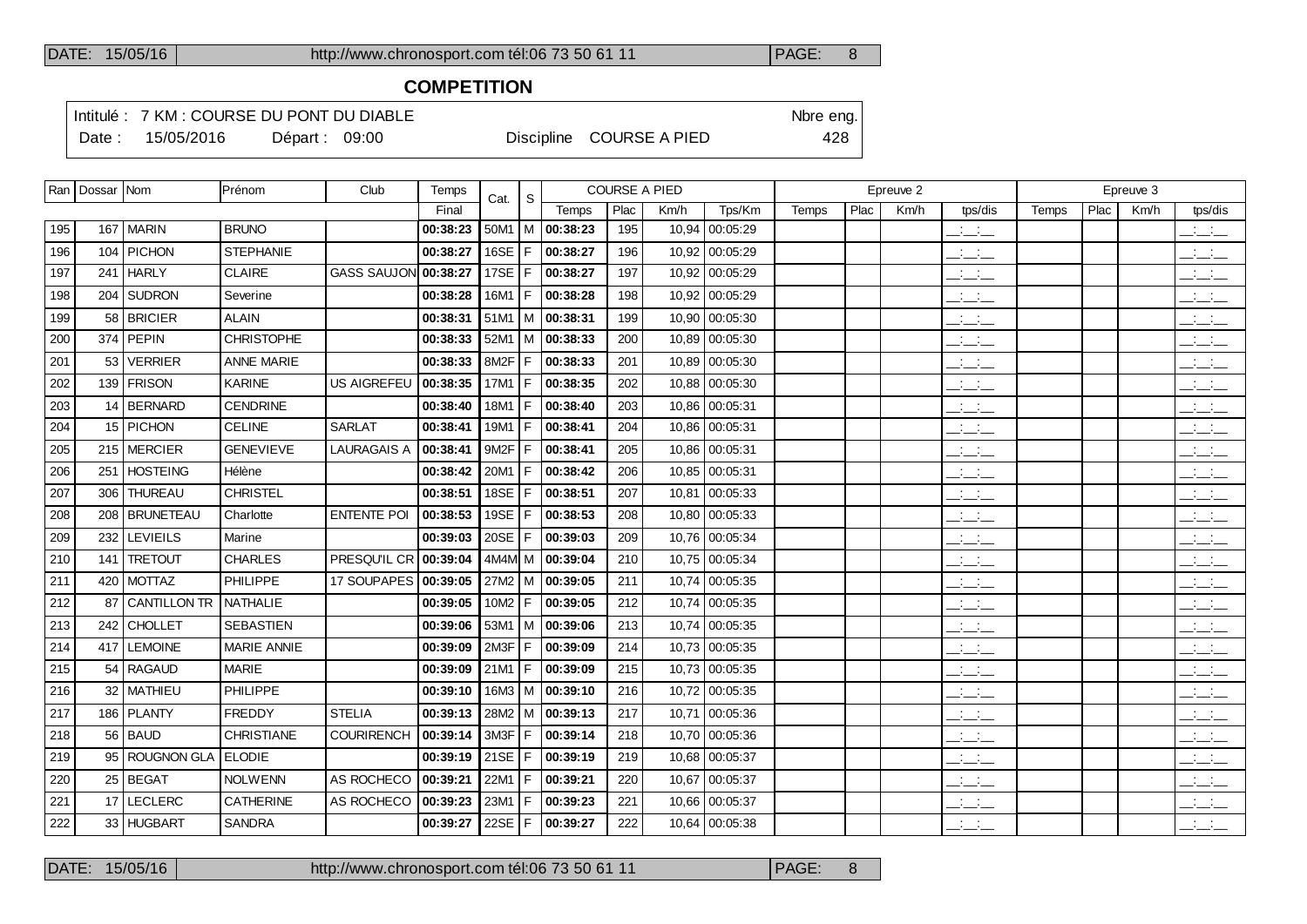### **COMPETITION**

Intitulé : 7 KM : COURSE DU PONT DU DIABLE Note that the state of the SN of the eng. Date : 15/05/2016 Départ : 09:00 Discipline COURSE A PIED 428

|     | Ran   Dossar   Nom |                 | Prénom            | Club                             | Temps    | Cat.     | S  |                     |      | <b>COURSE A PIED</b> |                |       |      | Epreuve 2 |                                 |       |      | Epreuve 3 |                                                                    |
|-----|--------------------|-----------------|-------------------|----------------------------------|----------|----------|----|---------------------|------|----------------------|----------------|-------|------|-----------|---------------------------------|-------|------|-----------|--------------------------------------------------------------------|
|     |                    |                 |                   |                                  | Final    |          |    | Temps               | Plac | Km/h                 | Tps/Km         | Temps | Plac | Km/h      | tps/dis                         | Temps | Plac | Km/h      | tps/dis                                                            |
| 223 |                    | 34 HUGBART      | <b>CHRISTOPHE</b> |                                  | 00:39:28 | 54M1     |    | $ M $ 00:39:28      | 223  |                      | 10,64 00:05:38 |       |      |           | $\frac{1}{2}$ and $\frac{1}{2}$ |       |      |           | للأسائد                                                            |
| 224 |                    | 353 AYRAULT     | <b>GREGORY</b>    |                                  | 00:39:38 | 55M1     |    | M 00:39:38          | 224  |                      | 10,60 00:05:39 |       |      |           | $ -$                            |       |      |           | $\overline{\phantom{a}}$                                           |
| 225 |                    | 294 BONNENFANT  | Patricia          |                                  | 00:39:46 | 11M2     | F. | 00:39:46            | 225  |                      | 10,56 00:05:40 |       |      |           | $\frac{1}{2}$ and $\frac{1}{2}$ |       |      |           | للأسائد                                                            |
| 226 |                    | 49   MANDON     | <b>VIRGINIE</b>   |                                  | 00:39:48 | 12M2     | F  | 00:39:48            | 226  |                      | 10,55 00:05:41 |       |      |           | $ -$                            |       |      |           | $\frac{1}{2}$                                                      |
| 227 |                    | 145   BLANCHIER | <b>MARGAUX</b>    |                                  | 00:39:50 | 23SE     | F  | 00:39:50            | 227  |                      | 10,54 00:05:41 |       |      |           | للأسائل                         |       |      |           | $\frac{1}{2}$                                                      |
| 228 |                    | 210 PLOUVIEZ    | Josephine         |                                  | 00:39:50 | 24SE     | F  | 00:39:50            | 228  |                      | 10,54 00:05:41 |       |      |           | $\frac{1}{2}$ and $\frac{1}{2}$ |       |      |           | $\mathbb{R}$ and $\mathbb{R}$                                      |
| 229 |                    | 318 BOUDIN      | Antoine           |                                  | 00:39:53 |          |    | 52SE   M   00:39:53 | 229  |                      | 10,53 00:05:41 |       |      |           | $ -$                            |       |      |           | $\frac{1}{2}$                                                      |
| 230 |                    | 118 BATAILLON   | AMELIE            |                                  | 00:39:56 | 25SE     |    | 00:39:56            | 230  |                      | 10,52 00:05:42 |       |      |           | $\frac{1}{2}$ and $\frac{1}{2}$ |       |      |           | $\overline{\phantom{a}}$                                           |
| 231 |                    | 20 HUBERT       | SOPHIE            | AS ROCHECO                       | 00:39:57 | 24M1     | F  | 00:39:57            | 231  |                      | 10,51 00:05:42 |       |      |           | $ -$                            |       |      |           | للأسائل                                                            |
| 232 |                    | 212 DUMON       | Marie Claire      |                                  | 00:40:04 | 4M3F     | F  | 00:40:04            | 232  |                      | 10,48 00:05:43 |       |      |           | $ -$                            |       |      |           | $\overline{\phantom{a}}$                                           |
| 233 |                    | 281 GOUINEAU    | Sabrina           |                                  | 00:40:06 | 25M1     | F  | 00:40:06            | 233  |                      | 10,47 00:05:43 |       |      |           | $\overline{\phantom{a}}$        |       |      |           | $\mathbb{R}$ and $\mathbb{R}$                                      |
| 234 | 282                | <b>GEORGEON</b> | Romuald           |                                  | 00:40:07 | 56M1     | M  | 00:40:07            | 234  | 10,47                | 00:05:43       |       |      |           | $\overline{\phantom{a}}$        |       |      |           | $\frac{1}{2}$                                                      |
| 235 |                    | 228 AUTANT      | céline            |                                  | 00:40:12 | 26M1     | F  | 00:40:12            | 235  |                      | 10,45 00:05:44 |       |      |           | سأنسأ                           |       |      |           | $\mathcal{A}^{\mathcal{A}}$ and $\mathcal{A}^{\mathcal{A}}$<br>--- |
| 236 |                    | 80 DEL BORRELL  | <b>ROXANE</b>     |                                  | 00:40:17 | 26SE     |    | 00:40:17            | 236  |                      | 10,43 00:05:45 |       |      |           | للأسائل                         |       |      |           | للأسائل                                                            |
| 237 |                    | 28 LELIEVRE     | <b>AURORE</b>     | AS ROCHECO                       | 00:40:18 | 27SE     | F  | 00:40:18            | 237  |                      | 10,42 00:05:45 |       |      |           | $\overline{\phantom{a}}$        |       |      |           | للأسائل                                                            |
| 238 |                    | 324 DUMONTET    | Karine            |                                  | 00:40:24 | 27M1     | F  | 00:40:24            | 238  |                      | 10,39 00:05:46 |       |      |           | $ -$                            |       |      |           | $\overline{\phantom{a}}$                                           |
| 239 |                    | 416 BERTEAU     | <b>JESSICA</b>    |                                  | 00:40:32 | 1JUF     | F  | 00:40:32            | 239  |                      | 10,36 00:05:47 |       |      |           | $\overline{\phantom{a}}$        |       |      |           | $\overline{\phantom{a}}$                                           |
| 240 |                    | 6 GUICHETEAU    | CHLOE             |                                  | 00:40:36 | 2JUF     | F  | 00:40:36            | 240  |                      | 10,34 00:05:48 |       |      |           | للأساد                          |       |      |           | $\overline{\phantom{a}}$                                           |
| 241 |                    | $352$ BON       | <b>JANY</b>       |                                  | 00:40:38 | 1MAF     | F  | 00:40:38            | 241  |                      | 10,33 00:05:48 |       |      |           | للأسائل                         |       |      |           | $\frac{1}{2}$                                                      |
| 242 |                    | 220 RENOUX      | Héloïse           |                                  | 00:40:40 | 28SE     | F  | 00:40:40            | 242  |                      | 10,33 00:05:48 |       |      |           | $\overline{\phantom{a}}$        |       |      |           | $\overline{\phantom{a}}$                                           |
| 243 |                    | 172 CAUTE       | AMELIE            |                                  | 00:40:43 | 29SE     | F  | 00:40:43            | 243  |                      | 10,31 00:05:49 |       |      |           | المنافسات                       |       |      |           | $\overline{\phantom{a}}$                                           |
| 244 |                    | 331   BLANCHON  | Christophe        | <b>VERNEUIL OX</b>               | 00:40:45 | $57M1$ M |    | 00:40:45            | 244  |                      | 10,30 00:05:49 |       |      |           | سأنسأ                           |       |      |           | $\overline{\phantom{a}}$                                           |
| 245 |                    | 107 GERARD      | <b>FLORENCE</b>   |                                  | 00:40:46 | 28M1     | F  | 00:40:46            | 245  |                      | 10,30 00:05:49 |       |      |           | المنافذ                         |       |      |           | $\frac{1}{2}$                                                      |
| 246 |                    | 71   PALATINI   | LAETTIA           | <b>MUTAVIE</b>                   | 00:40:47 | 29M1     | F  | 00:40:47            | 246  |                      | 10,30 00:05:49 |       |      |           | $\overline{\phantom{a}}$        |       |      |           | $\frac{1}{2}$ and $\frac{1}{2}$                                    |
| 247 |                    | 316 MORIN       | Raynald           |                                  | 00:40:50 | 58M1   M |    | 00:40:50            | 247  |                      | 10,28 00:05:50 |       |      |           | $\mathcal{L} = \mathcal{L}$     |       |      |           | $\frac{1}{2}$ $\frac{1}{2}$ $\frac{1}{2}$                          |
| 248 |                    | 206 BONNET      | Clara             |                                  | 00:40:54 | 3JUF     | F  | 00:40:54            | 248  |                      | 10,27 00:05:50 |       |      |           | $ -$                            |       |      |           | $\frac{1}{2}$ $\frac{1}{2}$ $\frac{1}{2}$                          |
| 249 |                    | 335   MOREAU    | PASCAL            |                                  | 00:40:56 | 29M2   M |    | 00:40:56            | 249  |                      | 10,26 00:05:50 |       |      |           | $ -$                            |       |      |           | $\frac{1}{2}$ $\frac{1}{2}$ $\frac{1}{2}$                          |
| 250 |                    | 18 DUGENET      | <b>FLORENCE</b>   | AS ROCHECO   00:40:56   30M1   F |          |          |    | 00:40:56            | 250  |                      | 10,26 00:05:50 |       |      |           | $\mathbb{R}$ and $\mathbb{R}$   |       |      |           | $\mathbb{R}$ and $\mathbb{R}$                                      |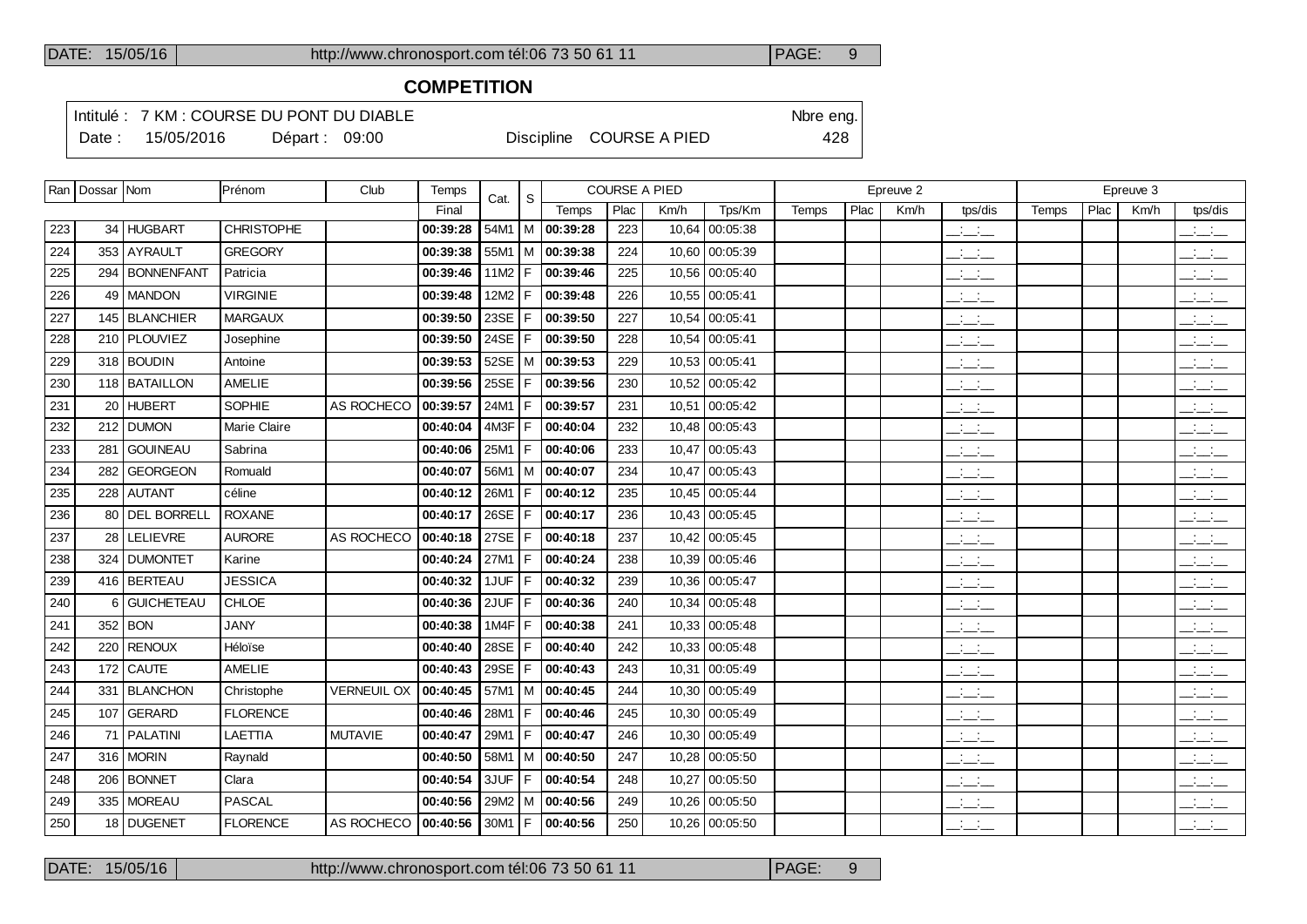### **COMPETITION**

Intitulé : 7 KM : COURSE DU PONT DU DIABLE Note that the state of the SN of the eng. Date : 15/05/2016 Départ : 09:00 Discipline COURSE A PIED 428

|     | Ran   Dossar   Nom |                    | Prénom            | Club               | Temps    | Cat.          | S   |                       |      | <b>COURSE A PIED</b> |                 |              |      | Epreuve 2 |                                 |       |      | Epreuve 3 |                                           |
|-----|--------------------|--------------------|-------------------|--------------------|----------|---------------|-----|-----------------------|------|----------------------|-----------------|--------------|------|-----------|---------------------------------|-------|------|-----------|-------------------------------------------|
|     |                    |                    |                   |                    | Final    |               |     | Temps                 | Plac | Km/h                 | Tps/Km          | <b>Temps</b> | Plac | Km/h      | tps/dis                         | Temps | Plac | Km/h      | tps/dis                                   |
| 251 |                    | 332   VERRY        | <b>FABIENNE</b>   |                    | 00:41:01 | $31M1$ F      |     | 00:41:01              | 251  | 10,24                | 00:05:51        |              |      |           | $\overline{\phantom{a}}$        |       |      |           | $\frac{1}{2}$ and $\frac{1}{2}$           |
| 252 |                    | 185 PLANTY         | <b>SYLVIE</b>     | <b>STELIA</b>      | 00:41:02 | $13M2$ F      |     | 00:41:02              | 252  | 10.23                | 00:05:51        |              |      |           | $\frac{1}{2}$ and $\frac{1}{2}$ |       |      |           | $\frac{1}{2}$ $\frac{1}{2}$ $\frac{1}{2}$ |
| 253 | 287                | <b>TAVERA</b>      | Barbara           | <b>ACF ALSTOM</b>  | 00:41:04 | $32M1$ F      |     | 00:41:04              | 253  |                      | 10,22 00:05:52  |              |      |           | $\mathbb{R}$ and $\mathbb{R}$   |       |      |           | بالأسائب                                  |
| 254 | 234                | <b>RATEL</b>       | Veronique         | S/L AMPA           | 00:41:09 | $33M1$   F    |     | 00:41:09              | 254  |                      | 10,20 00:05:52  |              |      |           | $ -$                            |       |      |           | $\mathbb{R}$ and $\mathbb{R}$             |
| 255 | 226                | VEZIN              | <b>CHRISTINE</b>  |                    | 00:41:14 | $1M5F$ F      |     | 00:41:14              | 255  |                      | 10.18 00:05:53  |              |      |           | $  -$                           |       |      |           | للأسائل                                   |
| 256 |                    | 233 BERTEAU        | Patricia          |                    | 00:41:14 | $34M1 \mid F$ |     | 00:41:14              | 256  |                      | 10.18 00:05:53  |              |      |           | للأسائل                         |       |      |           | $\frac{1}{2}$ $\frac{1}{2}$ $\frac{1}{2}$ |
| 257 |                    | 156 SOBANSKI       | <b>MAXIME</b>     |                    | 00:41:19 |               |     | 53SE   M $ $ 00:41:19 | 257  |                      | 10,16 00:05:54  |              |      |           | $\frac{1}{2}$ and $\frac{1}{2}$ |       |      |           | $ -$                                      |
| 258 |                    | $413$ CAND         | <b>MARYLINE</b>   |                    | 00:41:23 | 14M2   F      |     | 00:41:23              | 258  |                      | 10,15 00:05:54  |              |      |           | $ -$                            |       |      |           | للأسائل                                   |
| 259 |                    | 158 PILON          | <b>VIRGINIE</b>   |                    | 00:41:26 | $35M1$   F    |     | 00:41:26              | 259  |                      | 10.14 00:05:55  |              |      |           | $ -$                            |       |      |           | $ -$                                      |
| 260 |                    | 157 MERCERON       | <b>ESTELLE</b>    |                    | 00:41:26 | $36M1 \mid F$ |     | 00:41:26              | 260  |                      | 10.14 00:05:55  |              |      |           | $\frac{1}{2}$                   |       |      |           | بالأسائب                                  |
| 261 |                    | 114 JUNKER         | <b>TATIANA</b>    |                    | 00:41:32 | $30SE$   F    |     | 00:41:32              | 261  |                      | 10.11 00:05:56  |              |      |           | سأساب                           |       |      |           | $ -$                                      |
| 262 | 369                | <b>COURPRON</b>    | <b>CHARLINE</b>   |                    | 00:41:39 | $31SE$ F      |     | 00:41:39              | 262  |                      | 10,08 00:05:57  |              |      |           | $ -$                            |       |      |           | $ -$                                      |
| 263 |                    | 363 DAUDET         | <b>DIMITRI</b>    |                    | 00:41:46 |               |     | 54SE   M   00:41:46   | 263  |                      | 10.05 00:05:58  |              |      |           | سأساب                           |       |      |           | $ -$                                      |
| 264 | 47                 | <b>BELAUD GEMO</b> | <b>EUGENIE</b>    |                    | 00:41:47 | 32SE $ F $    |     | 00:41:47              | 264  |                      | 10.05 00:05:58  |              |      |           | $ -$                            |       |      |           | $ -$                                      |
| 265 |                    | 152 GROLLEAU       | <b>CEDRIC</b>     | <b>TRIATH CLUB</b> | 00:41:51 |               |     | 59M1   M   00:41:51   | 265  |                      | 10.03 00:05:58  |              |      |           | $\frac{1}{2}$ and $\frac{1}{2}$ |       |      |           | $ -$                                      |
| 266 | 46                 | <b>GROLLEAU</b>    | SARAH             |                    | 00:41:51 | 33SE $ F $    |     | 00:41:51              | 266  |                      | 10,03 00:05:58  |              |      |           | $\frac{1}{2}$ and $\frac{1}{2}$ |       |      |           | $ -$                                      |
| 267 |                    | 163 REDONDO        | <b>FLEUR</b>      |                    | 00:42:03 | $34SE$   F    |     | 00:42:03              | 267  |                      | 9,99   00.06:00 |              |      |           | سأساب                           |       |      |           | $\mathbb{R}$ and $\mathbb{R}$             |
| 268 |                    | 296 CASTELO MAIL   | Anne Marie        |                    | 00:42:06 | 37M1 $F$      |     | 00:42:06              | 268  |                      | $9,98$ 00:06:00 |              |      |           | $\frac{1}{2}$ and $\frac{1}{2}$ |       |      |           | $ -$                                      |
| 269 |                    | 85 ARMAND          | <b>JEAN MARIE</b> | COOP ATLANT        | 00:42:06 |               |     | $17M3$ M $ $ 00:42:06 | 269  |                      | $9,97$ 00:06:00 |              |      |           | $\overline{\phantom{a}}$        |       |      |           | $\mathbb{R}$ and $\mathbb{R}$             |
| 270 | 354                | MENARD             | <b>ALEXANDRA</b>  |                    | 00:42:06 | $35SE$   F    |     | 00:42:06              | 270  |                      | $9,97$ 00:06:00 |              |      |           | $ -$                            |       |      |           | $ -$                                      |
| 271 |                    | 338 GUILLEDON      | <b>TITOUAN</b>    |                    | 00:42:08 | 3CA           |     | $ M $ 00:42:08        | 271  |                      | 9,97 00:06:01   |              |      |           | للمستحدث                        |       |      |           | للأسائل                                   |
| 272 |                    | 361 GAMBIER GUE    | SANDRINE          |                    | 00:42:11 | 38M1   F      |     | 00:42:11              | 272  |                      | $9,96$ 00:06:01 |              |      |           | سأساب                           |       |      |           | $ -$                                      |
| 273 |                    | $151$ KLEIN        | <b>LUCIE</b>      |                    | 00:42:11 | $36SE$   F    |     | 00:42:11              | 273  |                      | $9,95$ 00:06:01 |              |      |           | $\overline{\phantom{a}}$        |       |      |           | للأسائل                                   |
| 274 | 254                | <b>GILLON</b>      | <b>AURELIE</b>    |                    | 00:42:12 | 37SE          | l F | 00:42:12              | 274  | 9.95                 | 00:06:01        |              |      |           | $\frac{1}{2}$ and $\frac{1}{2}$ |       |      |           | $\overline{\phantom{a}}$                  |
| 275 |                    | 72 BRAASTAD        | <b>KATIA</b>      |                    | 00:42:14 | $15M2$ F      |     | 00:42:14              | 275  |                      | 9,94   00:06:02 |              |      |           | <b>Service</b><br>$  -$         |       |      |           | $\overline{\phantom{a}}$                  |
| 276 |                    | 240   PAQUET       | <b>BEATRICE</b>   |                    | 00:42:15 | $16M2$ F      |     | 00:42:15              | 276  | 9,94                 | 00:06:02        |              |      |           | $ -$                            |       |      |           | $\overline{\phantom{a}}$                  |
| 277 |                    | $297$ KUBOJ        | <b>DANIEL</b>     |                    | 00:42:21 |               |     | 5M4M M   00:42:21     | 277  |                      | 9,92 00:06:03   |              |      |           | $\overline{\phantom{a}}$        |       |      |           | للأسائل                                   |
| 278 |                    | 19 MENDES          | <b>JACQUELINE</b> | AS ROCHECO         | 00:42:24 |               |     | 39M1   F   00:42:24   | 278  |                      | 9,90   00:06:03 |              |      |           | $  -$                           |       |      |           | $\frac{1}{2}$ and $\frac{1}{2}$           |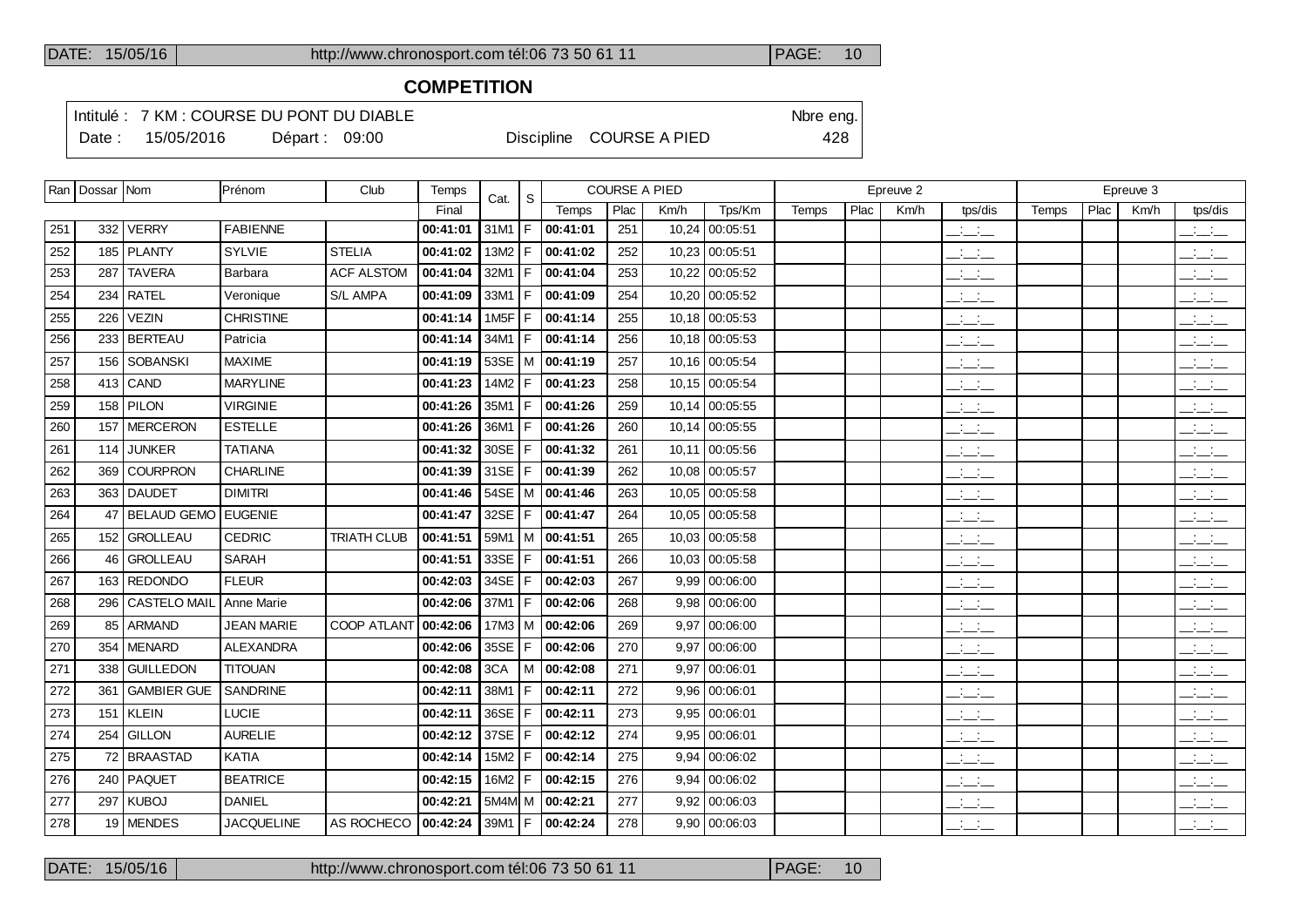### **COMPETITION**

Intitulé : 7 KM : COURSE DU PONT DU DIABLE Note that the state of the SN of the eng. Date : 15/05/2016 Départ : 09:00 Discipline COURSE A PIED 428

|     | Ran   Dossar   Nom |                           | Prénom           | Club                        | Temps    | Cat.     | <sub>S</sub> |                       |      | <b>COURSE A PIED</b> |                 |       |      | Epreuve 2 |                                 |       |      | Epreuve 3 |                                                       |
|-----|--------------------|---------------------------|------------------|-----------------------------|----------|----------|--------------|-----------------------|------|----------------------|-----------------|-------|------|-----------|---------------------------------|-------|------|-----------|-------------------------------------------------------|
|     |                    |                           |                  |                             | Final    |          |              | Temps                 | Plac | Km/h                 | Tps/Km          | Temps | Plac | Km/h      | tps/dis                         | Temps | Plac | Km/h      | tps/dis                                               |
| 279 |                    | 126 RICHE                 | <b>NATHALIE</b>  |                             | 00:42:24 | 17M2     | F            | 00:42:24              | 279  | 9,90                 | 00:06:03        |       |      |           | $\mathbb{R}$ and $\mathbb{R}$   |       |      |           | $\frac{1}{2}$ $\frac{1}{2}$ $\frac{1}{2}$             |
| 280 | 360                | <b>GAMBIER</b>            | <b>GWENAELLE</b> |                             | 00:42:25 | 2CA      | F            | 00:42:25              | 280  | 9,90                 | 00:06:03        |       |      |           | $\frac{1}{2}$ and $\frac{1}{2}$ |       |      |           | $\frac{1}{2}$                                         |
| 281 | 231                | RODRIGUES                 | Serge            |                             | 00:42:26 |          |              | 60M1   M $ $ 00:42:26 | 281  |                      | $9,90$ 00:06:03 |       |      |           | للأسائل                         |       |      |           | للأسائب                                               |
| 282 | 399                | <b>PAPOT</b>              | <b>GERARD</b>    |                             | 00:42:32 | 18M3     | l M          | 00:42:32              | 282  | 9.87                 | 00:06:04        |       |      |           | $\mathbb{Z}$ and $\mathbb{Z}$   |       |      |           | $\overline{\phantom{a}}$                              |
| 283 |                    | 293 PELLETIER             | Sophie           |                             | 00:42:33 | 40M1     | F            | 00:42:33              | 283  |                      | 9,87 00:06:04   |       |      |           | $ -$                            |       |      |           | $\frac{1}{2}$ and $\frac{1}{2}$                       |
| 284 | 371                | <b>DALMACE</b>            | <b>PATRICK</b>   |                             | 00:42:33 | 19M3     | l M          | 00:42:33              | 284  | 9.87                 | 00:06:04        |       |      |           | $\mathbb{Z}$ and $\mathbb{Z}$   |       |      |           | $\overline{\phantom{a}}$                              |
| 285 |                    | 362 GAMBIER               | <b>EMMANUEL</b>  |                             | 00:42:35 | $55SE$ M |              | 00:42:35              | 285  | 9.86                 | 00:06:05        |       |      |           | $\frac{1}{2}$ and $\frac{1}{2}$ |       |      |           | $\overline{\phantom{a}}$ $\overline{\phantom{a}}$     |
| 286 |                    | <b>DUMOULIN</b>           | <b>PHILIPPE</b>  |                             | 00:42:39 | 61M1     | м            | 00:42:39              | 286  | 9.84                 | 00:06:05        |       |      |           | $ -$                            |       |      |           | $ -$                                                  |
| 287 |                    | 119 LOGEAIS               | <b>CATHERINE</b> | <b>STADE NANTA</b>          | 00:42:45 | 41M1     | F            | 00:42:45              | 287  |                      | $9,82$ 00:06:06 |       |      |           | $ -$                            |       |      |           | $\overline{\phantom{a}}$ and $\overline{\phantom{a}}$ |
| 288 | 221                | <b>TOUCHARD</b>           | Barbara          |                             | 00:42:46 | 42M1     | F            | 00:42:46              | 288  | 9.82                 | 00:06:06        |       |      |           | $\frac{1}{2}$ and $\frac{1}{2}$ |       |      |           | $\mathbb{Z}$ and $\mathbb{Z}$                         |
| 289 |                    | $183$ BRIAL               | <b>GERAUD</b>    |                             | 00:42:47 | 56SE     | l M          | 00:42:47              | 289  |                      | $9,81$ 00:06:06 |       |      |           | $\frac{1}{2}$ and $\frac{1}{2}$ |       |      |           | $\frac{1}{2}$ $\frac{1}{2}$ $\frac{1}{2}$             |
| 290 |                    | 262 FUEYO                 | Dominique        |                             | 00:42:49 | 18M2     | F            | 00:42:49              | 290  | 9.81                 | 00:06:07        |       |      |           | $  -$                           |       |      |           | $\overline{\phantom{a}}$                              |
| 291 | 337                | <i><b>CHARPENTIER</b></i> | <b>VIRGINIE</b>  |                             | 00:42:49 | 43M1     | F            | 00:42:49              | 291  |                      | 9,81 00:06:07   |       |      |           | $\frac{1}{2}$ and $\frac{1}{2}$ |       |      |           | $\sim 10^{-1}$ m $^{-1}$<br>$  -$                     |
| 292 |                    | 55 QUERE                  | <b>NATHALIE</b>  |                             | 00:42:52 | 44M1     | F            | 00:42:52              | 292  | 9.80                 | 00:06:07        |       |      |           | $\overline{\phantom{a}}$        |       |      |           | $\overline{\phantom{a}}$                              |
| 293 | 100                | GARNIER                   | <b>GUILLAUME</b> |                             | 00:43:03 | 62M1     |              | M 00:43:03            | 293  |                      | 9,75 00:06:09   |       |      |           | $\mathcal{L} = \mathcal{L}$     |       |      |           | $\frac{1}{2}$                                         |
| 294 | 364                | <b>DUSSEL</b>             | <b>CHRISTINE</b> |                             | 00:43:04 | 5M3F     | F            | 00:43:04              | 294  |                      | $9,75$ 00:06:09 |       |      |           | $\frac{1}{2}$ and $\frac{1}{2}$ |       |      |           | $\frac{1}{2}$ and $\frac{1}{2}$                       |
| 295 |                    | 42 CHOLIN                 | <b>CHRISTINE</b> | <b>FVP BOUSSAC</b>          | 00:43:05 | 45M1     | F            | 00:43:05              | 295  |                      | 9,75 00:06:09   |       |      |           | $ -$                            |       |      |           | $\overline{\phantom{a}}$                              |
| 296 |                    | 40 DUCAROIX               | CORINNE          | <b>FVP BOUSSAC 00:43:05</b> |          | 46M1     | F            | 00:43:05              | 296  |                      | $9,75$ 00:06:09 |       |      |           | $\overline{\phantom{a}}$        |       |      |           | $\frac{1}{2}$ and $\frac{1}{2}$                       |
| 297 |                    | 36 CHAUVET                | SYLVIE           | FVP BOUSSAC 00:43:06        |          | 19M2     | F            | 00:43:06              | 297  |                      | 9,74 00:06:09   |       |      |           | $\overline{\phantom{a}}$        |       |      |           | للأسائب                                               |
| 298 | 131                | NERAUDEAU                 | <b>LOUISE</b>    |                             | 00:43:07 | 3CA      | F            | 00:43:07              | 298  | 9.74                 | 00:06:09        |       |      |           | للمناصب                         |       |      |           | $\overline{\phantom{a}}$                              |
| 299 | 94                 | <b>RENOIR</b>             | PHILIPPE         |                             | 00:43:11 | 63M1     | М            | 00:43:11              | 299  | 9.72                 | 00:06:10        |       |      |           | $\frac{1}{2}$ and $\frac{1}{2}$ |       |      |           | $\frac{1}{2}$ $\frac{1}{2}$ $\frac{1}{2}$             |
| 300 |                    | 144 GEAY                  | <b>SANDRA</b>    | <b>AC ST PALAIS</b>         | 00:43:12 | 38SE     | F            | 00:43:12              | 300  |                      | $9,72$ 00:06:10 |       |      |           | $\frac{1}{2}$ and $\frac{1}{2}$ |       |      |           | $\frac{1}{2}$ and $\frac{1}{2}$                       |
| 301 | 117                | <b>HALLEY</b>             | <b>BLANDINE</b>  |                             | 00:43:13 | 39SE     | F            | 00:43:13              | 301  |                      | $9,72$ 00:06:10 |       |      |           | $  -$                           |       |      |           | $\overline{\phantom{a}}$ $\overline{\phantom{a}}$     |
| 302 |                    | $193$ BLANC               | Jenny            |                             | 00:43:16 | 40SE     | F            | 00:43:16              | 302  |                      | $9,71$ 00:06:10 |       |      |           | $ -$                            |       |      |           | $\overline{\phantom{a}}$ $\overline{\phantom{a}}$     |
| 303 |                    | 169   MALLAY              | <b>LIONEL</b>    | <b>FOOTING MOU</b>          | 00:43:21 | $30M2$ M |              | 00:43:21              | 303  | 9.69                 | 00:06:11        |       |      |           | $\frac{1}{2}$ and $\frac{1}{2}$ |       |      |           | $\frac{1}{2}$                                         |
| 304 |                    | 27   MOREAU               | SOPHIE           | AS ROCHECO                  | 00:43:30 | 41SE     | l F          | 00:43:30              | 304  |                      | $9,66$ 00:06:12 |       |      |           | $\frac{1}{2}$ and $\frac{1}{2}$ |       |      |           | $ -$                                                  |
| 305 | 21                 | <b>CHAUVET</b>            | <b>SANDRINE</b>  | AS ROCHECO                  | 00:43:30 | 47M1     | F            | 00:43:30              | 305  | 9,65                 | 00:06:12        |       |      |           | $ -$                            |       |      |           | $\frac{1}{2}$ and $\frac{1}{2}$                       |
| 306 |                    | 303 DELHEURE              | Pascal           |                             | 00:43:42 |          |              | $31M2$ M $ $ 00:43:42 | 306  |                      | $9,61$ 00:06:14 |       |      |           | <b>Service</b><br>$  -$         |       |      |           | <b>Contract</b><br>$  -$                              |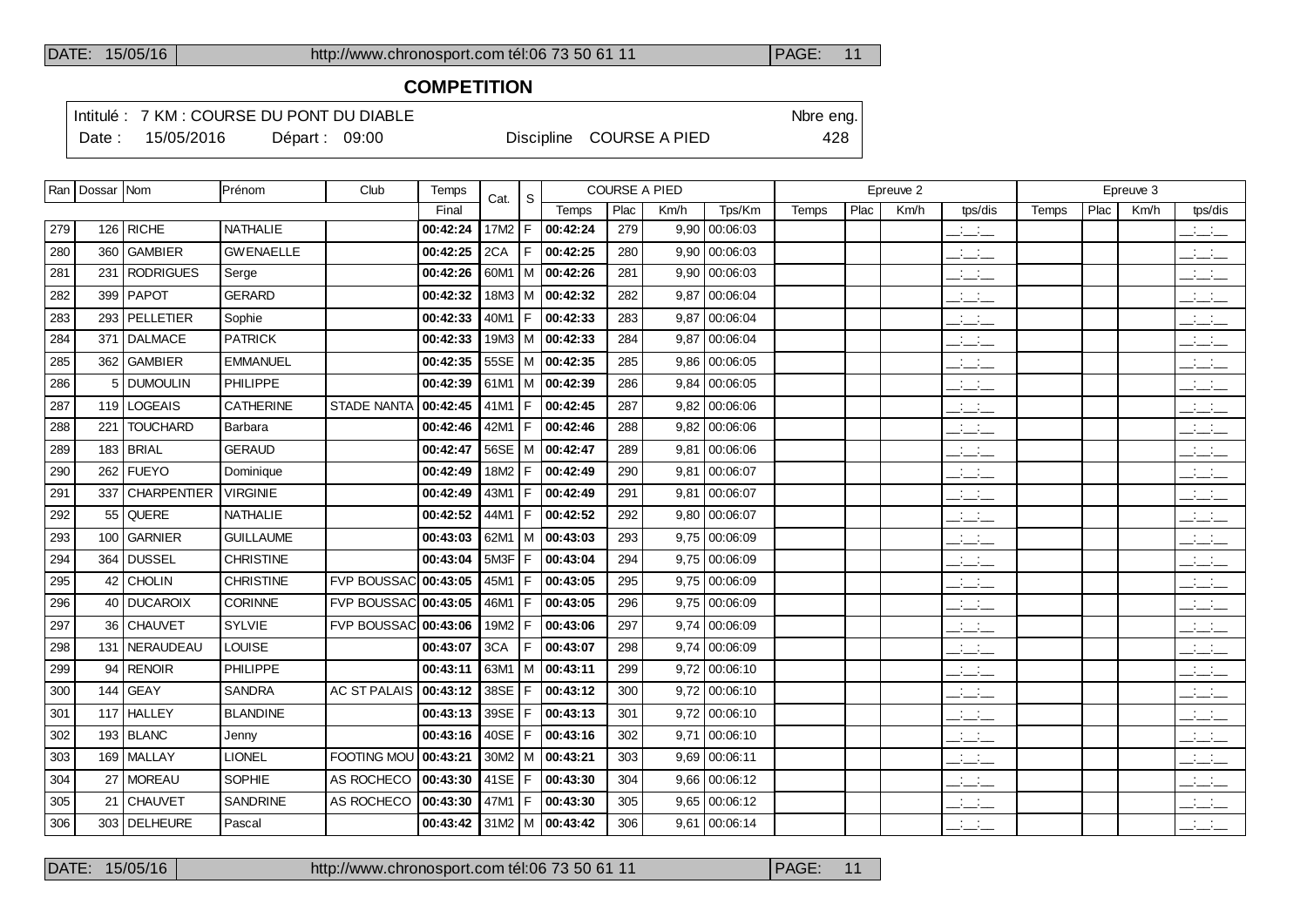### **COMPETITION**

Intitulé : 7 KM : COURSE DU PONT DU DIABLE Note that the state of the SN of the eng.

Date : 15/05/2016 Départ : 09:00 Discipline COURSE A PIED 428

|     | Ran   Dossar   Nom |                    | Prénom             | Club        | Temps    | Cat.       | <sub>S</sub> |                       | <b>COURSE A PIED</b> |      |                 |       |      | Epreuve 2 |                                 |       |      | Epreuve 3 |                                 |
|-----|--------------------|--------------------|--------------------|-------------|----------|------------|--------------|-----------------------|----------------------|------|-----------------|-------|------|-----------|---------------------------------|-------|------|-----------|---------------------------------|
|     |                    |                    |                    |             | Final    |            |              | Temps                 | Plac                 | Km/h | Tps/Km          | Temps | Plac | Km/h      | tps/dis                         | Temps | Plac | Km/h      | tps/dis                         |
| 307 |                    | 421   DELHOUMEAU   | <b>FRANCOIS</b>    |             | 00:43:43 |            |              | 57SE   M   00:43:43   | 307                  |      | $9,61$ 00:06:14 |       |      |           | $\frac{1}{2}$ and $\frac{1}{2}$ |       |      |           | سأستأث                          |
| 308 |                    | 310 BOUCHET        | Juliette           |             | 00:43:50 | 48M1       | F            | 00:43:50              | 308                  |      | $9,58$ 00:06:15 |       |      |           | $\frac{1}{2}$ and $\frac{1}{2}$ |       |      |           | $\mathbb{R}$ and $\mathbb{R}$   |
| 309 |                    | 288 ALLAIN         | Chantal            | ATHLETIC CL | 00:43:54 | 49M1       | F            | 00:43:54              | 309                  |      | $9,57$ 00:06:16 |       |      |           | $\mathbb{R}$ and $\mathbb{R}$   |       |      |           | للأساب                          |
| 310 | 86                 | <b>MOYA</b>        | <b>MAUD</b>        |             | 00:43:58 | 42SE       | F            | 00:43:58              | 310                  |      | $9,55$ 00:06:16 |       |      |           | $\frac{1}{2}$ and $\frac{1}{2}$ |       |      |           | $\mathbb{R}$ and $\mathbb{R}$   |
| 311 | 99                 | GARNIER            | <b>AURELIE</b>     |             | 00:43:58 | 43SE $ F $ |              | 00:43:58              | 311                  |      | $9,55$ 00:06:16 |       |      |           | للأسائل                         |       |      |           | $\mathbb{R}$ and $\mathbb{R}$   |
| 312 | 229                | <b>TESSANDIER</b>  | Pierre             |             | 00:44:00 | $58SE$   M |              | 00:44:00              | 312                  |      | 9,54 00:06:17   |       |      |           | $ -$                            |       |      |           | $ -$                            |
| 313 |                    | $280$ FIGIER       | <b>SANDRA</b>      |             | 00:44:02 | 50M1       | F            | 00:44:02              | 313                  |      | $9,54$ 00:06:17 |       |      |           | $\overline{\phantom{a}}$        |       |      |           | $\frac{1}{2}$ and $\frac{1}{2}$ |
| 314 | 333                | AMANS GUERI        | <b>CHRISTINE</b>   |             | 00:44:04 | 20M2       | F            | 00:44:04              | 314                  |      | 9,53 00:06:17   |       |      |           | $\overline{\phantom{a}}$        |       |      |           | $ -$                            |
| 315 | 174                | LACOUR             | <b>PASCAL</b>      |             | 00:44:06 |            |              | $32M2$   M   00:44:06 | 315                  |      | $9,52$ 00:06:18 |       |      |           | $\overline{\phantom{a}}$        |       |      |           | $\overline{\phantom{a}}$        |
| 316 | 69                 | <b>CHEYROU</b>     | <b>EMMANUELLE</b>  |             | 00:44:09 | 44SE       | F            | 00:44:09              | 316                  |      | 9,51 00:06:18   |       |      |           | $\overline{\phantom{a}}$        |       |      |           | $ -$                            |
| 317 | 348                | GENSOU             | <b>LAURENT</b>     |             | 00:44:11 |            |              | 33M2   M   00:44:11   | 317                  |      | $9,50$ 00:06:18 |       |      |           | للأسائد                         |       |      |           | $ -$                            |
| 318 | 347                | <b>GENSOU</b>      | VALERIE            |             | 00:44:12 | 21M2       | F            | 00:44:12              | 318                  |      | $9,50$ 00:06:18 |       |      |           | $\frac{1}{2}$ and $\frac{1}{2}$ |       |      |           | $\mathcal{L} = \mathcal{L}$     |
| 319 | 334                | COGNY              | <b>JEAN PIERRE</b> |             | 00:44:19 |            |              | 20M3   M   00:44:19   | 319                  |      | 9,47 00:06:19   |       |      |           | للمناصب                         |       |      |           | للمناصب                         |
| 320 | $12 \overline{ }$  | <b>LUCAS</b>       | <b>SABRINA</b>     |             | 00:44:22 | 45SE       | F            | 00:44:22              | 320                  |      | 9,46 00:06:20   |       |      |           | للأسائل                         |       |      |           | $\frac{1}{2}$                   |
| 321 |                    | 116   MORANGE      | <b>BERNADETTE</b>  |             | 00:44:28 | 6M3F       | F            | 00:44:28              | 321                  |      | $9,44$ 00:06:21 |       |      |           | للأساب                          |       |      |           | $\frac{1}{2}$                   |
| 322 | 248                | <b>VERDENET HA</b> | <b>CHRISTINE</b>   |             | 00:44:31 | 22M2       | F            | 00:44:31              | 322                  |      | 9,43 00:06:21   |       |      |           | للأسائد                         |       |      |           | للأسائد                         |
| 323 | 111                | <b>OLIVAUX</b>     | <b>SYLVIE</b>      |             | 00:44:31 | 23M2       | F            | 00:44:31              | 323                  |      | 9,43 00:06:21   |       |      |           | للأسائد                         |       |      |           | للأسائد                         |
| 324 | 247                | <b>GUYOMARC'H</b>  | Sophie             |             | 00:44:34 | 24M2       | F            | 00:44:34              | 324                  |      | 9,42 00:06:22   |       |      |           | $ -$                            |       |      |           | للأسائد                         |
| 325 | 235                | PITON              | Stéphanie          |             | 00:44:34 | 51M1       | F            | 00:44:34              | 325                  |      | 9,42 00:06:22   |       |      |           | سأسأب                           |       |      |           | $\mathbb{R}$ and $\mathbb{R}$   |
| 326 |                    | $113$ COCOS        | <b>LILIANA</b>     |             | 00:44:46 | 52M1       | F            | 00:44:46              | 326                  |      | 9,38 00:06:23   |       |      |           | $\overline{\phantom{a}}$        |       |      |           | $\frac{1}{2}$ and $\frac{1}{2}$ |
| 327 | 92                 | <b>BARREAU</b>     | <b>CHRISTOPHE</b>  |             | 00:44:48 | 64M1       |              | M 00:44:48            | 327                  | 9,37 | 00:06:24        |       |      |           | للأسائل                         |       |      |           | $\frac{1}{2}$                   |
| 328 | 396                | LIGNE              | <b>FANNY</b>       |             | 00:44:50 | 46SE       | l F          | 00:44:50              | 328                  |      | $9,37$ 00:06:24 |       |      |           | $\overline{\phantom{a}}$        |       |      |           | للمستنقذ                        |
| 329 | 301                | <b>IMESTRE</b>     | Alexandra          |             | 00:44:50 | 53M1       | F            | 00:44:50              | 329                  | 9.37 | 00:06:24        |       |      |           | $\overline{\phantom{a}}$        |       |      |           | للمستنقذ                        |
| 330 | 305                | GARDARIN           | Laetitia           |             | 00:44:50 | 47SE       | F            | 00:44:50              | 330                  | 9.37 | 00:06:24        |       |      |           | $\overline{\phantom{a}}$        |       |      |           | $\mathbb{R}$ and $\mathbb{R}$   |
| 331 |                    | 168 BITEAU         | <b>AGNES</b>       |             | 00:44:51 | 54M1       | F            | 00:44:51              | 331                  | 9,36 | 00:06:24        |       |      |           | $\overline{\phantom{a}}$        |       |      |           | $\frac{1}{2}$ and $\frac{1}{2}$ |
| 332 |                    | 30   MENANTEAU     | <b>SAMUEL</b>      |             | 00:44:53 |            |              | 59SE   M   00:44:53   | 332                  |      | 9,35 00:06:24   |       |      |           | $\frac{1}{2}$                   |       |      |           | $\overline{\phantom{a}}$        |
| 333 |                    | $74$ ROY           | MARIE NOELLE       | AJ MONTMOR  | 00:44:55 | 25M2       | F            | 00:44:55              | 333                  |      | 9,35   00:06:25 |       |      |           | $  -$                           |       |      |           | للمناصب                         |
| 334 |                    | 75   MARCHADIER    | KARINE             |             | 00:44:55 | $55M1$   F |              | 00:44:55              | 334                  |      | $9,35$ 00:06:25 |       |      |           | $ -$                            |       |      |           | $ -$                            |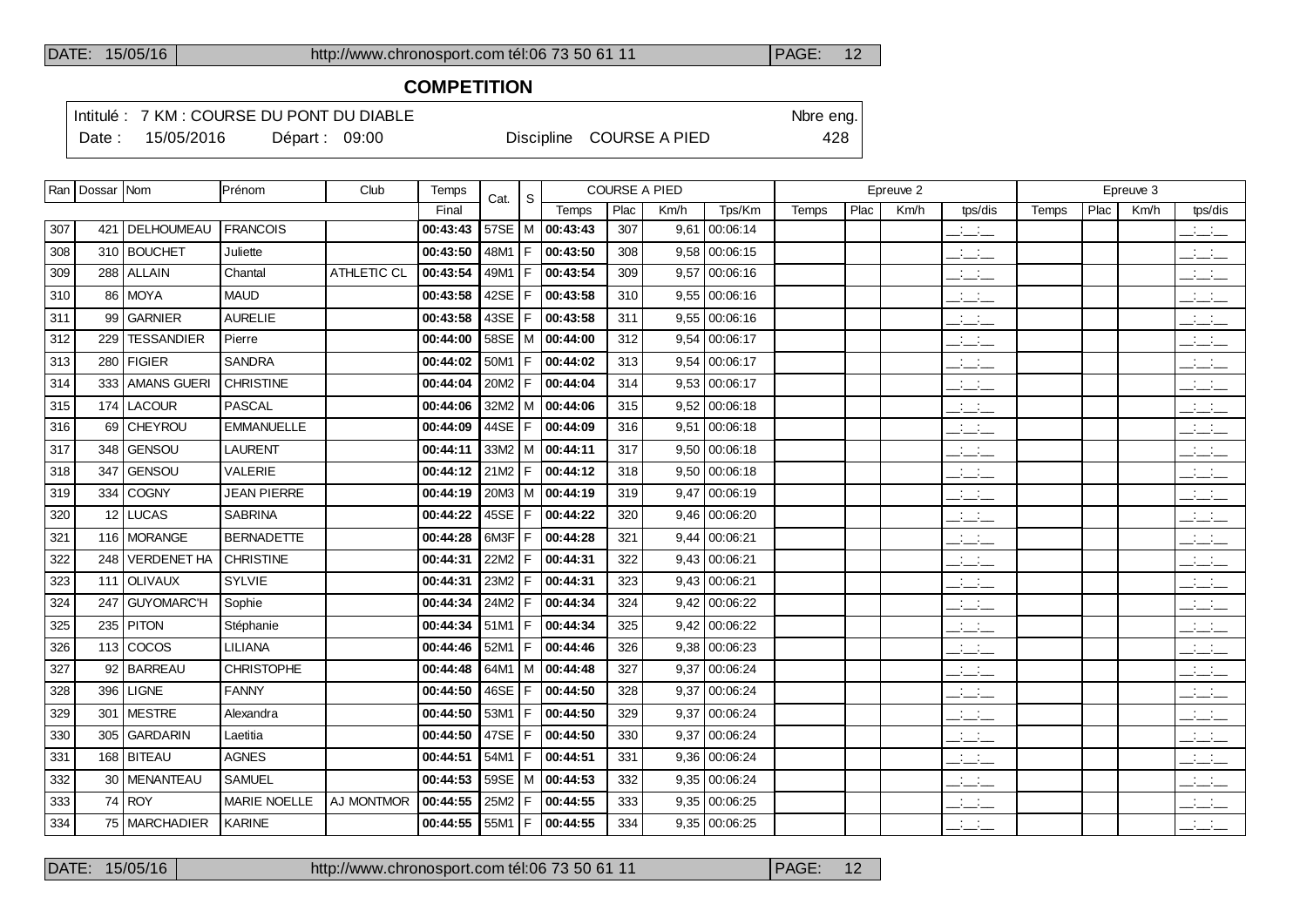### **COMPETITION**

Intitulé : 7 KM : COURSE DU PONT DU DIABLE Note that the state of the SN of the eng.

Date : 15/05/2016 Départ : 09:00 Discipline COURSE A PIED 428

| Plac<br>Plac<br>Plac<br>Final<br>Temps<br>Km/h<br>Tps/Km<br>Km/h<br>Km/h<br>Temps<br>tps/dis<br>Temps<br>106   LAUZZANA<br><b>MARTINE</b><br>00:44:59<br>26M2<br>F<br>00:44:59<br>335<br>9,34<br>00:06:25<br>$\overline{\phantom{a}}$<br>335<br><b>DUCHIRON</b><br>AS LEGRAND<br>00:45:03<br>F<br> 00:45:03<br>336<br>9,32 00:06:26<br>336<br>268<br>Francoise<br>56M1<br>$\frac{1}{2}$ and $\frac{1}{2}$<br>00:45:03<br>337<br>337<br>269 DUCHIRON<br>Dominique<br><b>AS LEGRAND</b><br>65M1<br>M 00:45:03<br>00:06:26<br>9,32<br>$ -$<br> 00:45:15<br>338<br>  KARAQUILLO<br><b>GERALDINE</b><br>00:45:15<br>57M1<br>F<br>338<br>$9,28$ 00:06:27<br>426<br>$ -$<br><b>BOULNOIS</b><br><b>ANNE</b><br>00:45:19<br> 00:45:19<br>339<br>9,27<br>00:06:28<br>339<br>58M1<br>F<br>$\overline{\phantom{a}}$<br>88<br>DORION<br><b>MICHEL</b><br>6M4M M 00:45:34<br>340<br>340<br>339<br>00:45:34<br>9.21<br>00:06:30<br>$  -$<br><b>MARTINEAU</b><br><b>ALEXANDRE</b><br>00:45:35<br>60SE<br>M 00:45:35<br>341<br>341<br>9.21<br>00:06:30<br>341<br>$\overline{\phantom{a}}$<br> 00:45:35<br>DENOUAL<br><b>SABINE</b><br>00:45:35<br>F.<br>342<br>342<br>97<br>59M1<br>9.21<br>00:06:30<br>$\overline{\phantom{a}}$<br><b>ADELINE</b><br>00:45:35<br>48SE<br>00:45:35<br><b>RAMBAUD</b><br>343<br>00:06:30<br>343<br>143<br>F<br>9,21<br>$\overline{\phantom{a}}$<br>49SE<br> 00:45:36<br>PRIET<br>Floriane<br>00:45:36<br>F<br>344<br>9,21<br>00:06:30<br>344<br>299<br>$\overline{\phantom{a}}$ and $\overline{\phantom{a}}$<br>KATIA<br>00:45:39<br>50SE<br>00:45:39<br>345<br><b>JUMEAUX</b><br>F<br>00:06:31<br>345<br>388<br>9,20<br>$ -$<br>TRIATHLON C<br>00:45:54<br>27M2<br> 00:45:54<br>346<br>225<br>l HAY<br>Delphine<br>F<br>346<br>$9,15$ 00:06:33<br><b>Service</b><br>$  -$<br>JULIEN-LAFER<br>00:45:55<br> 00:45:55<br>347<br>$9,15$ 00:06:33<br>347<br>Olivier<br>34M2<br>$\frac{1}{2}$ and $\frac{1}{2}$<br>261<br>м<br>NERAUDEAU<br><b>SOPHIE</b><br>F<br> 00:46:14<br>348<br>$9,08$ 00:06:36<br>00:46:14<br>60M1<br>$\mathcal{A}^{\mathcal{A}}$ and $\mathcal{A}^{\mathcal{A}}$<br>348<br>129<br>$  -$<br>162 CHAGNON<br><b>LINDA</b><br>00:46:20<br>00:46:20<br>349<br>349<br>61M1<br>F<br>$9,06$ 00:06:37<br>للأساس<br>146 PADIGLIONE<br><b>AURELIE</b><br>00:46:24<br>51SE<br> 00:46:24<br>350<br>$9,05$ 00:06:37<br>350<br>l F<br>$\frac{1}{2}$ and $\frac{1}{2}$<br>351<br><b>BOURGEOIS</b><br><b>MARGAUX</b><br>00:46:30<br>351<br>$9,03$ 00:06:38<br>00:46:30<br>4JUF<br>F<br>$\frac{1}{2}$ and $\frac{1}{2}$<br>70<br><b>HAVARD</b><br><b>GILBERT</b><br>7M4M M   00:46:37<br>352<br>9,01 00:06:39<br>352<br>366<br>00:46:37<br>$\overline{\phantom{a}}$<br>353<br>353<br>MANDON<br><b>FREDDY</b><br> 00:47:03<br>8,93 00:06:43<br>50<br>00:47:03<br>35M2<br>l M<br>$\frac{1}{2}$ $\frac{1}{2}$ $\frac{1}{2}$<br><b>BERTUZZI</b><br>00:47:04<br> 00:47:04<br>28M2<br>F<br>354<br>8,92 00:06:43<br>354<br>202<br>Evelyne<br>$ -$<br>355<br><b>BOURDEAU</b><br>00:47:04<br>29M2<br>00:47:04<br>355<br>8,92 00:06:43<br>201<br>Anne<br>F<br>$\frac{1}{2}$ $\frac{1}{2}$ $\frac{1}{2}$<br><b>LAURIANE</b><br>00:47:13<br><b>FORTEAU</b><br>4CA<br> 00:47:13<br>356<br>8,89 00:06:44<br>356<br>F<br>124<br>$ -$<br><b>HEBRAS</b><br><b>VALERIE</b><br>52SE<br>357<br>357<br>00:47:39<br>00:47:39<br>00:06:48<br>93<br>F<br>8.81<br>$\overline{\phantom{a}}$<br>53SE<br><b>CHAUVIN</b><br>00:47:44<br>00:47:44<br>358<br>8,80 00:06:49<br>سأساب<br>358<br>266<br>Manon<br>F<br>54SE<br>00:47:47<br>359<br>8,79 00:06:49<br>359<br>265<br><b>MACKENS</b><br>00:47:47<br>F<br>$\overline{\phantom{a}}$<br>Marina<br><b>YVES</b><br>MARCHIOL<br>21M3<br>M 00:48:01<br>360<br>8,74 00:06:51<br>للمنافث<br>73<br>00:48:01<br>360<br>FORAGE<br><b>LES 12-14 NIO</b><br> 00:48:09<br>8,72 00:06:52<br>361<br>196<br>62M1<br>F<br>361<br><b>Contract</b> | Ran   Dossar   Nom | Prénom     | Club | Temps    | Cat. | <sub>S</sub> |  | <b>COURSE A PIED</b> |  | Epreuve 2 |  | Epreuve 3 |  |  |  |                                                                                                                                                                                                                                                                                                                     |
|----------------------------------------------------------------------------------------------------------------------------------------------------------------------------------------------------------------------------------------------------------------------------------------------------------------------------------------------------------------------------------------------------------------------------------------------------------------------------------------------------------------------------------------------------------------------------------------------------------------------------------------------------------------------------------------------------------------------------------------------------------------------------------------------------------------------------------------------------------------------------------------------------------------------------------------------------------------------------------------------------------------------------------------------------------------------------------------------------------------------------------------------------------------------------------------------------------------------------------------------------------------------------------------------------------------------------------------------------------------------------------------------------------------------------------------------------------------------------------------------------------------------------------------------------------------------------------------------------------------------------------------------------------------------------------------------------------------------------------------------------------------------------------------------------------------------------------------------------------------------------------------------------------------------------------------------------------------------------------------------------------------------------------------------------------------------------------------------------------------------------------------------------------------------------------------------------------------------------------------------------------------------------------------------------------------------------------------------------------------------------------------------------------------------------------------------------------------------------------------------------------------------------------------------------------------------------------------------------------------------------------------------------------------------------------------------------------------------------------------------------------------------------------------------------------------------------------------------------------------------------------------------------------------------------------------------------------------------------------------------------------------------------------------------------------------------------------------------------------------------------------------------------------------------------------------------------------------------------------------------------------------------------------------------------------------------------------------------------------------------------------------------------------------------------------------------------------------------------------------------------------------------------------------------------------------------------------------------------------------------------------------------------------------------------------------------------------------------------------------------------------------------------------------------------------------------------------------------------------------------|--------------------|------------|------|----------|------|--------------|--|----------------------|--|-----------|--|-----------|--|--|--|---------------------------------------------------------------------------------------------------------------------------------------------------------------------------------------------------------------------------------------------------------------------------------------------------------------------|
|                                                                                                                                                                                                                                                                                                                                                                                                                                                                                                                                                                                                                                                                                                                                                                                                                                                                                                                                                                                                                                                                                                                                                                                                                                                                                                                                                                                                                                                                                                                                                                                                                                                                                                                                                                                                                                                                                                                                                                                                                                                                                                                                                                                                                                                                                                                                                                                                                                                                                                                                                                                                                                                                                                                                                                                                                                                                                                                                                                                                                                                                                                                                                                                                                                                                                                                                                                                                                                                                                                                                                                                                                                                                                                                                                                                                                                                                      |                    |            |      |          |      |              |  |                      |  |           |  |           |  |  |  | tps/dis                                                                                                                                                                                                                                                                                                             |
|                                                                                                                                                                                                                                                                                                                                                                                                                                                                                                                                                                                                                                                                                                                                                                                                                                                                                                                                                                                                                                                                                                                                                                                                                                                                                                                                                                                                                                                                                                                                                                                                                                                                                                                                                                                                                                                                                                                                                                                                                                                                                                                                                                                                                                                                                                                                                                                                                                                                                                                                                                                                                                                                                                                                                                                                                                                                                                                                                                                                                                                                                                                                                                                                                                                                                                                                                                                                                                                                                                                                                                                                                                                                                                                                                                                                                                                                      |                    |            |      |          |      |              |  |                      |  |           |  |           |  |  |  | $\frac{1}{2}$ and $\frac{1}{2}$                                                                                                                                                                                                                                                                                     |
|                                                                                                                                                                                                                                                                                                                                                                                                                                                                                                                                                                                                                                                                                                                                                                                                                                                                                                                                                                                                                                                                                                                                                                                                                                                                                                                                                                                                                                                                                                                                                                                                                                                                                                                                                                                                                                                                                                                                                                                                                                                                                                                                                                                                                                                                                                                                                                                                                                                                                                                                                                                                                                                                                                                                                                                                                                                                                                                                                                                                                                                                                                                                                                                                                                                                                                                                                                                                                                                                                                                                                                                                                                                                                                                                                                                                                                                                      |                    |            |      |          |      |              |  |                      |  |           |  |           |  |  |  | $\frac{1}{2}$                                                                                                                                                                                                                                                                                                       |
|                                                                                                                                                                                                                                                                                                                                                                                                                                                                                                                                                                                                                                                                                                                                                                                                                                                                                                                                                                                                                                                                                                                                                                                                                                                                                                                                                                                                                                                                                                                                                                                                                                                                                                                                                                                                                                                                                                                                                                                                                                                                                                                                                                                                                                                                                                                                                                                                                                                                                                                                                                                                                                                                                                                                                                                                                                                                                                                                                                                                                                                                                                                                                                                                                                                                                                                                                                                                                                                                                                                                                                                                                                                                                                                                                                                                                                                                      |                    |            |      |          |      |              |  |                      |  |           |  |           |  |  |  | $\mathbb{R}$ and $\mathbb{R}$                                                                                                                                                                                                                                                                                       |
|                                                                                                                                                                                                                                                                                                                                                                                                                                                                                                                                                                                                                                                                                                                                                                                                                                                                                                                                                                                                                                                                                                                                                                                                                                                                                                                                                                                                                                                                                                                                                                                                                                                                                                                                                                                                                                                                                                                                                                                                                                                                                                                                                                                                                                                                                                                                                                                                                                                                                                                                                                                                                                                                                                                                                                                                                                                                                                                                                                                                                                                                                                                                                                                                                                                                                                                                                                                                                                                                                                                                                                                                                                                                                                                                                                                                                                                                      |                    |            |      |          |      |              |  |                      |  |           |  |           |  |  |  | $\frac{1}{2}$                                                                                                                                                                                                                                                                                                       |
|                                                                                                                                                                                                                                                                                                                                                                                                                                                                                                                                                                                                                                                                                                                                                                                                                                                                                                                                                                                                                                                                                                                                                                                                                                                                                                                                                                                                                                                                                                                                                                                                                                                                                                                                                                                                                                                                                                                                                                                                                                                                                                                                                                                                                                                                                                                                                                                                                                                                                                                                                                                                                                                                                                                                                                                                                                                                                                                                                                                                                                                                                                                                                                                                                                                                                                                                                                                                                                                                                                                                                                                                                                                                                                                                                                                                                                                                      |                    |            |      |          |      |              |  |                      |  |           |  |           |  |  |  | $\frac{1}{2}$                                                                                                                                                                                                                                                                                                       |
|                                                                                                                                                                                                                                                                                                                                                                                                                                                                                                                                                                                                                                                                                                                                                                                                                                                                                                                                                                                                                                                                                                                                                                                                                                                                                                                                                                                                                                                                                                                                                                                                                                                                                                                                                                                                                                                                                                                                                                                                                                                                                                                                                                                                                                                                                                                                                                                                                                                                                                                                                                                                                                                                                                                                                                                                                                                                                                                                                                                                                                                                                                                                                                                                                                                                                                                                                                                                                                                                                                                                                                                                                                                                                                                                                                                                                                                                      |                    |            |      |          |      |              |  |                      |  |           |  |           |  |  |  | $\frac{1}{2}$ and $\frac{1}{2}$                                                                                                                                                                                                                                                                                     |
|                                                                                                                                                                                                                                                                                                                                                                                                                                                                                                                                                                                                                                                                                                                                                                                                                                                                                                                                                                                                                                                                                                                                                                                                                                                                                                                                                                                                                                                                                                                                                                                                                                                                                                                                                                                                                                                                                                                                                                                                                                                                                                                                                                                                                                                                                                                                                                                                                                                                                                                                                                                                                                                                                                                                                                                                                                                                                                                                                                                                                                                                                                                                                                                                                                                                                                                                                                                                                                                                                                                                                                                                                                                                                                                                                                                                                                                                      |                    |            |      |          |      |              |  |                      |  |           |  |           |  |  |  | $\frac{1}{2}$                                                                                                                                                                                                                                                                                                       |
|                                                                                                                                                                                                                                                                                                                                                                                                                                                                                                                                                                                                                                                                                                                                                                                                                                                                                                                                                                                                                                                                                                                                                                                                                                                                                                                                                                                                                                                                                                                                                                                                                                                                                                                                                                                                                                                                                                                                                                                                                                                                                                                                                                                                                                                                                                                                                                                                                                                                                                                                                                                                                                                                                                                                                                                                                                                                                                                                                                                                                                                                                                                                                                                                                                                                                                                                                                                                                                                                                                                                                                                                                                                                                                                                                                                                                                                                      |                    |            |      |          |      |              |  |                      |  |           |  |           |  |  |  | $\frac{1}{2}$                                                                                                                                                                                                                                                                                                       |
|                                                                                                                                                                                                                                                                                                                                                                                                                                                                                                                                                                                                                                                                                                                                                                                                                                                                                                                                                                                                                                                                                                                                                                                                                                                                                                                                                                                                                                                                                                                                                                                                                                                                                                                                                                                                                                                                                                                                                                                                                                                                                                                                                                                                                                                                                                                                                                                                                                                                                                                                                                                                                                                                                                                                                                                                                                                                                                                                                                                                                                                                                                                                                                                                                                                                                                                                                                                                                                                                                                                                                                                                                                                                                                                                                                                                                                                                      |                    |            |      |          |      |              |  |                      |  |           |  |           |  |  |  | $\frac{1}{2}$                                                                                                                                                                                                                                                                                                       |
|                                                                                                                                                                                                                                                                                                                                                                                                                                                                                                                                                                                                                                                                                                                                                                                                                                                                                                                                                                                                                                                                                                                                                                                                                                                                                                                                                                                                                                                                                                                                                                                                                                                                                                                                                                                                                                                                                                                                                                                                                                                                                                                                                                                                                                                                                                                                                                                                                                                                                                                                                                                                                                                                                                                                                                                                                                                                                                                                                                                                                                                                                                                                                                                                                                                                                                                                                                                                                                                                                                                                                                                                                                                                                                                                                                                                                                                                      |                    |            |      |          |      |              |  |                      |  |           |  |           |  |  |  | $\overline{\phantom{a}}$ $\overline{\phantom{a}}$                                                                                                                                                                                                                                                                   |
|                                                                                                                                                                                                                                                                                                                                                                                                                                                                                                                                                                                                                                                                                                                                                                                                                                                                                                                                                                                                                                                                                                                                                                                                                                                                                                                                                                                                                                                                                                                                                                                                                                                                                                                                                                                                                                                                                                                                                                                                                                                                                                                                                                                                                                                                                                                                                                                                                                                                                                                                                                                                                                                                                                                                                                                                                                                                                                                                                                                                                                                                                                                                                                                                                                                                                                                                                                                                                                                                                                                                                                                                                                                                                                                                                                                                                                                                      |                    |            |      |          |      |              |  |                      |  |           |  |           |  |  |  | $ -$                                                                                                                                                                                                                                                                                                                |
|                                                                                                                                                                                                                                                                                                                                                                                                                                                                                                                                                                                                                                                                                                                                                                                                                                                                                                                                                                                                                                                                                                                                                                                                                                                                                                                                                                                                                                                                                                                                                                                                                                                                                                                                                                                                                                                                                                                                                                                                                                                                                                                                                                                                                                                                                                                                                                                                                                                                                                                                                                                                                                                                                                                                                                                                                                                                                                                                                                                                                                                                                                                                                                                                                                                                                                                                                                                                                                                                                                                                                                                                                                                                                                                                                                                                                                                                      |                    |            |      |          |      |              |  |                      |  |           |  |           |  |  |  | <b>All Cards</b><br>$  -$                                                                                                                                                                                                                                                                                           |
|                                                                                                                                                                                                                                                                                                                                                                                                                                                                                                                                                                                                                                                                                                                                                                                                                                                                                                                                                                                                                                                                                                                                                                                                                                                                                                                                                                                                                                                                                                                                                                                                                                                                                                                                                                                                                                                                                                                                                                                                                                                                                                                                                                                                                                                                                                                                                                                                                                                                                                                                                                                                                                                                                                                                                                                                                                                                                                                                                                                                                                                                                                                                                                                                                                                                                                                                                                                                                                                                                                                                                                                                                                                                                                                                                                                                                                                                      |                    |            |      |          |      |              |  |                      |  |           |  |           |  |  |  | $\overline{\phantom{a}}$                                                                                                                                                                                                                                                                                            |
|                                                                                                                                                                                                                                                                                                                                                                                                                                                                                                                                                                                                                                                                                                                                                                                                                                                                                                                                                                                                                                                                                                                                                                                                                                                                                                                                                                                                                                                                                                                                                                                                                                                                                                                                                                                                                                                                                                                                                                                                                                                                                                                                                                                                                                                                                                                                                                                                                                                                                                                                                                                                                                                                                                                                                                                                                                                                                                                                                                                                                                                                                                                                                                                                                                                                                                                                                                                                                                                                                                                                                                                                                                                                                                                                                                                                                                                                      |                    |            |      |          |      |              |  |                      |  |           |  |           |  |  |  | $\overline{\phantom{a}}$                                                                                                                                                                                                                                                                                            |
|                                                                                                                                                                                                                                                                                                                                                                                                                                                                                                                                                                                                                                                                                                                                                                                                                                                                                                                                                                                                                                                                                                                                                                                                                                                                                                                                                                                                                                                                                                                                                                                                                                                                                                                                                                                                                                                                                                                                                                                                                                                                                                                                                                                                                                                                                                                                                                                                                                                                                                                                                                                                                                                                                                                                                                                                                                                                                                                                                                                                                                                                                                                                                                                                                                                                                                                                                                                                                                                                                                                                                                                                                                                                                                                                                                                                                                                                      |                    |            |      |          |      |              |  |                      |  |           |  |           |  |  |  | للأسائب                                                                                                                                                                                                                                                                                                             |
|                                                                                                                                                                                                                                                                                                                                                                                                                                                                                                                                                                                                                                                                                                                                                                                                                                                                                                                                                                                                                                                                                                                                                                                                                                                                                                                                                                                                                                                                                                                                                                                                                                                                                                                                                                                                                                                                                                                                                                                                                                                                                                                                                                                                                                                                                                                                                                                                                                                                                                                                                                                                                                                                                                                                                                                                                                                                                                                                                                                                                                                                                                                                                                                                                                                                                                                                                                                                                                                                                                                                                                                                                                                                                                                                                                                                                                                                      |                    |            |      |          |      |              |  |                      |  |           |  |           |  |  |  | للأسائد                                                                                                                                                                                                                                                                                                             |
|                                                                                                                                                                                                                                                                                                                                                                                                                                                                                                                                                                                                                                                                                                                                                                                                                                                                                                                                                                                                                                                                                                                                                                                                                                                                                                                                                                                                                                                                                                                                                                                                                                                                                                                                                                                                                                                                                                                                                                                                                                                                                                                                                                                                                                                                                                                                                                                                                                                                                                                                                                                                                                                                                                                                                                                                                                                                                                                                                                                                                                                                                                                                                                                                                                                                                                                                                                                                                                                                                                                                                                                                                                                                                                                                                                                                                                                                      |                    |            |      |          |      |              |  |                      |  |           |  |           |  |  |  | $\frac{1}{2}$ and $\frac{1}{2}$                                                                                                                                                                                                                                                                                     |
|                                                                                                                                                                                                                                                                                                                                                                                                                                                                                                                                                                                                                                                                                                                                                                                                                                                                                                                                                                                                                                                                                                                                                                                                                                                                                                                                                                                                                                                                                                                                                                                                                                                                                                                                                                                                                                                                                                                                                                                                                                                                                                                                                                                                                                                                                                                                                                                                                                                                                                                                                                                                                                                                                                                                                                                                                                                                                                                                                                                                                                                                                                                                                                                                                                                                                                                                                                                                                                                                                                                                                                                                                                                                                                                                                                                                                                                                      |                    |            |      |          |      |              |  |                      |  |           |  |           |  |  |  | $\frac{1}{2}$ and $\frac{1}{2}$                                                                                                                                                                                                                                                                                     |
|                                                                                                                                                                                                                                                                                                                                                                                                                                                                                                                                                                                                                                                                                                                                                                                                                                                                                                                                                                                                                                                                                                                                                                                                                                                                                                                                                                                                                                                                                                                                                                                                                                                                                                                                                                                                                                                                                                                                                                                                                                                                                                                                                                                                                                                                                                                                                                                                                                                                                                                                                                                                                                                                                                                                                                                                                                                                                                                                                                                                                                                                                                                                                                                                                                                                                                                                                                                                                                                                                                                                                                                                                                                                                                                                                                                                                                                                      |                    |            |      |          |      |              |  |                      |  |           |  |           |  |  |  | $\frac{1}{2}$ and $\frac{1}{2}$                                                                                                                                                                                                                                                                                     |
|                                                                                                                                                                                                                                                                                                                                                                                                                                                                                                                                                                                                                                                                                                                                                                                                                                                                                                                                                                                                                                                                                                                                                                                                                                                                                                                                                                                                                                                                                                                                                                                                                                                                                                                                                                                                                                                                                                                                                                                                                                                                                                                                                                                                                                                                                                                                                                                                                                                                                                                                                                                                                                                                                                                                                                                                                                                                                                                                                                                                                                                                                                                                                                                                                                                                                                                                                                                                                                                                                                                                                                                                                                                                                                                                                                                                                                                                      |                    |            |      |          |      |              |  |                      |  |           |  |           |  |  |  | $\frac{1}{2}$ and $\frac{1}{2}$                                                                                                                                                                                                                                                                                     |
|                                                                                                                                                                                                                                                                                                                                                                                                                                                                                                                                                                                                                                                                                                                                                                                                                                                                                                                                                                                                                                                                                                                                                                                                                                                                                                                                                                                                                                                                                                                                                                                                                                                                                                                                                                                                                                                                                                                                                                                                                                                                                                                                                                                                                                                                                                                                                                                                                                                                                                                                                                                                                                                                                                                                                                                                                                                                                                                                                                                                                                                                                                                                                                                                                                                                                                                                                                                                                                                                                                                                                                                                                                                                                                                                                                                                                                                                      |                    |            |      |          |      |              |  |                      |  |           |  |           |  |  |  | $\mathbb{R}$ and $\mathbb{R}$                                                                                                                                                                                                                                                                                       |
|                                                                                                                                                                                                                                                                                                                                                                                                                                                                                                                                                                                                                                                                                                                                                                                                                                                                                                                                                                                                                                                                                                                                                                                                                                                                                                                                                                                                                                                                                                                                                                                                                                                                                                                                                                                                                                                                                                                                                                                                                                                                                                                                                                                                                                                                                                                                                                                                                                                                                                                                                                                                                                                                                                                                                                                                                                                                                                                                                                                                                                                                                                                                                                                                                                                                                                                                                                                                                                                                                                                                                                                                                                                                                                                                                                                                                                                                      |                    |            |      |          |      |              |  |                      |  |           |  |           |  |  |  | $ -$                                                                                                                                                                                                                                                                                                                |
|                                                                                                                                                                                                                                                                                                                                                                                                                                                                                                                                                                                                                                                                                                                                                                                                                                                                                                                                                                                                                                                                                                                                                                                                                                                                                                                                                                                                                                                                                                                                                                                                                                                                                                                                                                                                                                                                                                                                                                                                                                                                                                                                                                                                                                                                                                                                                                                                                                                                                                                                                                                                                                                                                                                                                                                                                                                                                                                                                                                                                                                                                                                                                                                                                                                                                                                                                                                                                                                                                                                                                                                                                                                                                                                                                                                                                                                                      |                    |            |      |          |      |              |  |                      |  |           |  |           |  |  |  | للأساب                                                                                                                                                                                                                                                                                                              |
|                                                                                                                                                                                                                                                                                                                                                                                                                                                                                                                                                                                                                                                                                                                                                                                                                                                                                                                                                                                                                                                                                                                                                                                                                                                                                                                                                                                                                                                                                                                                                                                                                                                                                                                                                                                                                                                                                                                                                                                                                                                                                                                                                                                                                                                                                                                                                                                                                                                                                                                                                                                                                                                                                                                                                                                                                                                                                                                                                                                                                                                                                                                                                                                                                                                                                                                                                                                                                                                                                                                                                                                                                                                                                                                                                                                                                                                                      |                    |            |      |          |      |              |  |                      |  |           |  |           |  |  |  | للأساب                                                                                                                                                                                                                                                                                                              |
|                                                                                                                                                                                                                                                                                                                                                                                                                                                                                                                                                                                                                                                                                                                                                                                                                                                                                                                                                                                                                                                                                                                                                                                                                                                                                                                                                                                                                                                                                                                                                                                                                                                                                                                                                                                                                                                                                                                                                                                                                                                                                                                                                                                                                                                                                                                                                                                                                                                                                                                                                                                                                                                                                                                                                                                                                                                                                                                                                                                                                                                                                                                                                                                                                                                                                                                                                                                                                                                                                                                                                                                                                                                                                                                                                                                                                                                                      |                    |            |      |          |      |              |  |                      |  |           |  |           |  |  |  | $\frac{1}{2}$ $\frac{1}{2}$ $\frac{1}{2}$ $\frac{1}{2}$ $\frac{1}{2}$ $\frac{1}{2}$ $\frac{1}{2}$ $\frac{1}{2}$ $\frac{1}{2}$ $\frac{1}{2}$ $\frac{1}{2}$ $\frac{1}{2}$ $\frac{1}{2}$ $\frac{1}{2}$ $\frac{1}{2}$ $\frac{1}{2}$ $\frac{1}{2}$ $\frac{1}{2}$ $\frac{1}{2}$ $\frac{1}{2}$ $\frac{1}{2}$ $\frac{1}{2}$ |
|                                                                                                                                                                                                                                                                                                                                                                                                                                                                                                                                                                                                                                                                                                                                                                                                                                                                                                                                                                                                                                                                                                                                                                                                                                                                                                                                                                                                                                                                                                                                                                                                                                                                                                                                                                                                                                                                                                                                                                                                                                                                                                                                                                                                                                                                                                                                                                                                                                                                                                                                                                                                                                                                                                                                                                                                                                                                                                                                                                                                                                                                                                                                                                                                                                                                                                                                                                                                                                                                                                                                                                                                                                                                                                                                                                                                                                                                      |                    |            |      |          |      |              |  |                      |  |           |  |           |  |  |  | سأستأثث                                                                                                                                                                                                                                                                                                             |
|                                                                                                                                                                                                                                                                                                                                                                                                                                                                                                                                                                                                                                                                                                                                                                                                                                                                                                                                                                                                                                                                                                                                                                                                                                                                                                                                                                                                                                                                                                                                                                                                                                                                                                                                                                                                                                                                                                                                                                                                                                                                                                                                                                                                                                                                                                                                                                                                                                                                                                                                                                                                                                                                                                                                                                                                                                                                                                                                                                                                                                                                                                                                                                                                                                                                                                                                                                                                                                                                                                                                                                                                                                                                                                                                                                                                                                                                      |                    | Christelle |      | 00:48:09 |      |              |  |                      |  |           |  | $  -$     |  |  |  | $\frac{1}{2}$                                                                                                                                                                                                                                                                                                       |
| ROY<br><b>ISABELLE</b><br>00:48:12<br>30M2<br>00:48:12<br>362<br>8,71 00:06:53<br>$\overline{\phantom{a}}$<br>362<br>407<br>F                                                                                                                                                                                                                                                                                                                                                                                                                                                                                                                                                                                                                                                                                                                                                                                                                                                                                                                                                                                                                                                                                                                                                                                                                                                                                                                                                                                                                                                                                                                                                                                                                                                                                                                                                                                                                                                                                                                                                                                                                                                                                                                                                                                                                                                                                                                                                                                                                                                                                                                                                                                                                                                                                                                                                                                                                                                                                                                                                                                                                                                                                                                                                                                                                                                                                                                                                                                                                                                                                                                                                                                                                                                                                                                                        |                    |            |      |          |      |              |  |                      |  |           |  |           |  |  |  | $\frac{1}{2}$                                                                                                                                                                                                                                                                                                       |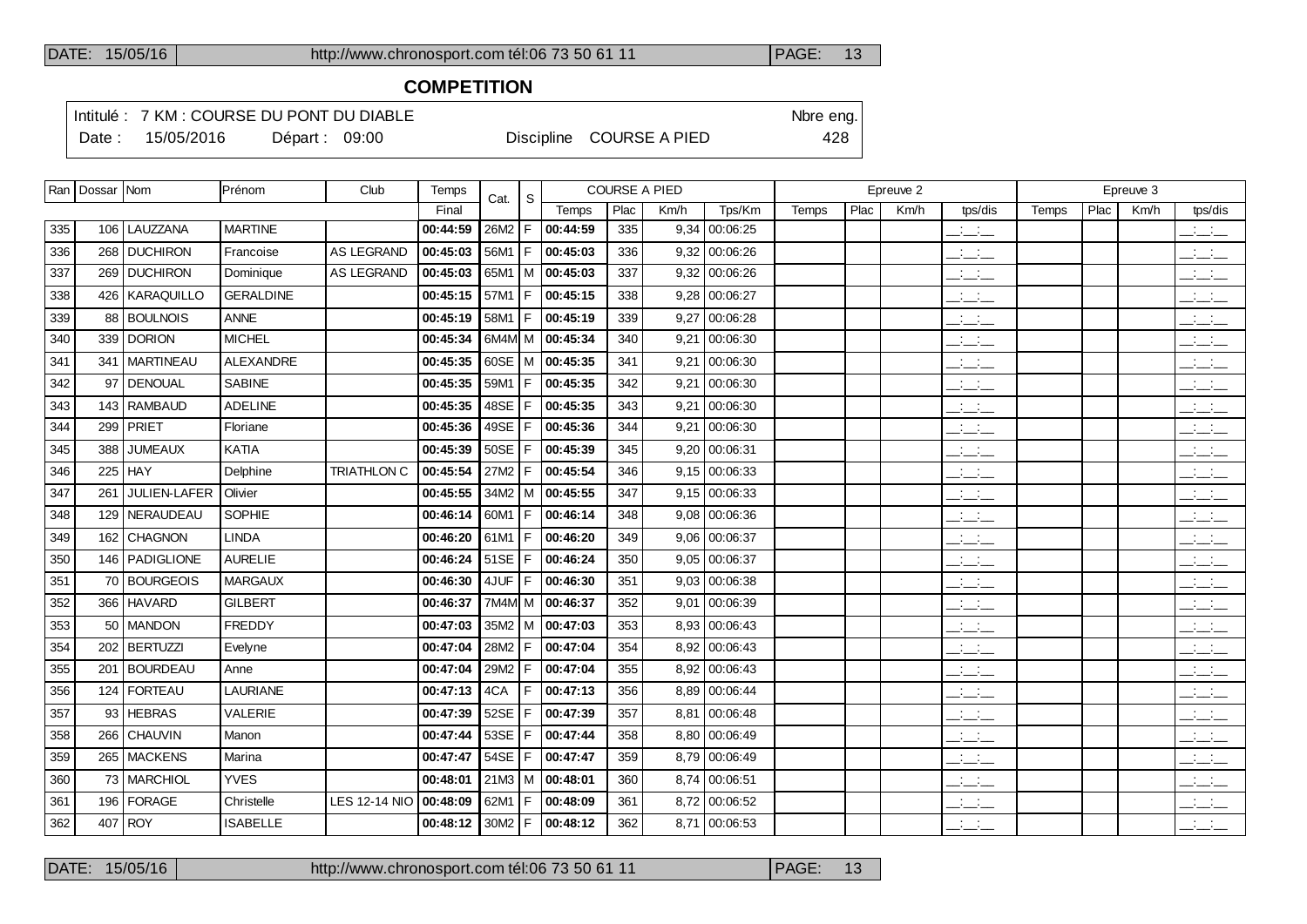### **COMPETITION**

Intitulé : 7 KM : COURSE DU PONT DU DIABLE Note that the state of the SN of the eng.

Date : 15/05/2016 Départ : 09:00 Discipline COURSE A PIED 428

|     | Ran   Dossar   Nom |                                | Prénom          | Club | Temps    | Cat.       | -S  |                                 |      | <b>COURSE A PIED</b> |               |              |      | Epreuve 2 |                                 |       |      | Epreuve 3 |                                                   |
|-----|--------------------|--------------------------------|-----------------|------|----------|------------|-----|---------------------------------|------|----------------------|---------------|--------------|------|-----------|---------------------------------|-------|------|-----------|---------------------------------------------------|
|     |                    |                                |                 |      | Final    |            |     | Temps                           | Plac | Km/h                 | Tps/Km        | <b>Temps</b> | Plac | Km/h      | tps/dis                         | Temps | Plac | Km/h      | tps/dis                                           |
| 363 |                    | 393 VALAGEAS                   | <b>ERIC</b>     |      | 00:48:19 |            |     | $36M2$   M   00:48:19           | 363  |                      | 8,69 00:06:54 |              |      |           | للأسائد                         |       |      |           | $\mathbb{R}$ and $\mathbb{R}$                     |
| 364 |                    | 166   MARIN                    | <b>SOPHIE</b>   |      | 00:48:21 | 63M1 $F$   |     | 00:48:21                        | 364  |                      | 8,69 00:06:54 |              |      |           | $\frac{1}{2}$ and $\frac{1}{2}$ |       |      |           | $\frac{1}{2}$ $\frac{1}{2}$ $\frac{1}{2}$         |
| 365 |                    | 291   PRIET                    | <b>Bertille</b> |      | 00:48:35 | 55SE       | F   | 00:48:35                        | 365  |                      | 8,64 00:06:56 |              |      |           | $\frac{1}{2}$                   |       |      |           | $\frac{1}{2}$                                     |
| 366 |                    | $290$ PRIET                    | Marion          |      | 00:48:35 | 56SE       | F   | 00:48:35                        | 366  |                      | 8,64 00:06:56 |              |      |           | $\frac{1}{2}$                   |       |      |           | $\frac{1}{2}$ $\frac{1}{2}$ $\frac{1}{2}$         |
| 367 |                    | 292 BROUSSE                    | Sonia           |      | 00:48:35 | $31M2$ F   |     | 00:48:35                        | 367  |                      | 8.64 00:06:56 |              |      |           | $\mathcal{L} = \mathcal{L}$     |       |      |           | $\frac{1}{2}$ and $\frac{1}{2}$                   |
| 368 |                    | $377$ ACHER                    | <b>ANTOINE</b>  |      | 00:48:39 | $61SE$ M   |     | 00:48:39                        | 368  |                      | 8,63 00:06:57 |              |      |           | $\mathbb{R}$ and $\mathbb{R}$   |       |      |           | $\frac{1}{2}$ $\frac{1}{2}$                       |
| 369 |                    | 376 ACHER                      | <b>MORGANE</b>  |      | 00:48:41 | 57SE $ F $ |     | 00:48:41                        | 369  |                      | 8,63 00:06:57 |              |      |           | للأسائد                         |       |      |           | $ -$                                              |
| 370 |                    | 320 TEISSIER                   | Katia           |      | 00:48:41 | 64M1   F   |     | 00:48:41                        | 370  |                      | 8,62 00:06:57 |              |      |           | للأسائد                         |       |      |           | بالأسائب                                          |
| 371 |                    | 319   CHARGELEGUE   Christelle |                 |      | 00:48:43 | $58SE$   F |     | 00:48:43                        | 371  |                      | 8,62 00:06:57 |              |      |           | $\mathcal{L} = \mathcal{L}$     |       |      |           | للأسائب                                           |
| 372 |                    | 275 JUSTE                      | <b>SERGE</b>    |      | 00:48:46 |            |     | 66M1   M   00:48:46             | 372  |                      | 8,61 00:06:58 |              |      |           | $  -$                           |       |      |           | $  -$                                             |
| 373 |                    | 79   MAHE NGUYEN   HELENE      |                 |      | 00:49:08 | 32M2       | l F | 00:49:08                        | 373  |                      | 8,55 00:07:01 |              |      |           | للمناصب                         |       |      |           | $\frac{1}{2}$ and $\frac{1}{2}$                   |
| 374 |                    | 9 MALATRAY                     | <b>NICOLE</b>   |      | 00:49:12 | 33M2       | F   | 00:49:12                        | 374  |                      | 8,53 00:07:01 |              |      |           | $\frac{1}{2}$                   |       |      |           | $\overline{\phantom{a}}$                          |
| 375 |                    | 10 MUSSEAU                     | <b>NATHALIE</b> |      | 00:49:15 | 34M2       | l F | 00:49:15                        | 375  |                      | 8,53 00:07:02 |              |      |           | $\frac{1}{2}$                   |       |      |           | للأستخب                                           |
| 376 |                    | 82   NERAUDEAU                 | <b>MAGUY</b>    |      | 00:49:25 | 65M1       | F   | 00:49:25                        | 376  |                      | 8,50 00:07:03 |              |      |           | للمستحق                         |       |      |           | $\frac{1}{2}$                                     |
| 377 |                    | 380 LARUE                      | <b>JOEL</b>     |      | 00:49:32 |            |     | $37M2$ M $\overline{)00:49:32}$ | 377  |                      | 8.48 00:07:04 |              |      |           | $\mathbb{R}$ and $\mathbb{R}$   |       |      |           | للأسائل                                           |
| 378 | 382                | <b>ROBERT</b>                  | <b>THIERRY</b>  |      | 00:49:32 |            |     | $38M2$   M   00:49:32           | 378  |                      | 8,48 00:07:04 |              |      |           | $\frac{1}{2}$                   |       |      |           | $\overline{\phantom{a}}$ $\overline{\phantom{a}}$ |
| 379 |                    | 381   ROBERT                   | LEA             |      | 00:49:32 | 5CA        | F   | 00:49:32                        | 379  |                      | 8,48 00:07:04 |              |      |           | $\mathbb{R}$ and $\mathbb{R}$   |       |      |           | $\frac{1}{2}$ $\frac{1}{2}$ $\frac{1}{2}$         |
| 380 |                    | 328 MOENAERT                   | Marion          |      | 00:49:53 | 66M1       | F   | 00:49:53                        | 380  |                      | 8.42 00:07:07 |              |      |           | $ -$                            |       |      |           | $\frac{1}{2}$ and $\frac{1}{2}$                   |
| 381 |                    | $239$ RAVE                     | Marie-Noelle    |      | 00:50:01 | 67M1   F   |     | 00:50:01                        | 381  |                      | 8,39 00:07:08 |              |      |           | $\frac{1}{2}$ and $\frac{1}{2}$ |       |      |           | $\frac{1}{2}$ $\frac{1}{2}$ $\frac{1}{2}$         |
| 382 | 244                | CARRE                          | Annabelle       |      | 00:50:01 | 68M1       | F   | 00:50:01                        | 382  |                      | 8,39 00:07:08 |              |      |           | للأسائد                         |       |      |           | $\frac{1}{2}$ and $\frac{1}{2}$                   |
| 383 |                    | 243 BERGEON                    | Christophe      |      | 00:50:01 |            |     | 67M1   M $ $ 00:50:01           | 383  |                      | 8.39 00:07:08 |              |      |           | $\frac{1}{2}$ and $\frac{1}{2}$ |       |      |           | $\frac{1}{2}$ $\frac{1}{2}$                       |
| 384 |                    | $218$ ANDRY                    | <b>NELLY</b>    |      | 00:50:23 | 59SE       | F   | 00:50:23                        | 384  |                      | 8,34 00:07:11 |              |      |           | $\frac{1}{2}$                   |       |      |           | $\overline{\phantom{a}}$                          |
| 385 | 300                | <b>LARIVAIN</b>                | Morgan          |      | 00:50:25 | 60SE       | l F | 00:50:25                        | 385  |                      | 8,33 00:07:12 |              |      |           | للمستحق                         |       |      |           | $\overline{\phantom{a}}$                          |
| 386 |                    | 314   MARTIN                   | Dunvel          |      | 00:50:25 | 69M1       | F   | 00:50:25                        | 386  |                      | 8,33 00:07:12 |              |      |           | $-1$                            |       |      |           | $-1$                                              |
| 387 |                    | 159 DARIO                      | <b>YVONNE</b>   |      | 00:50:36 | 7M3F       | F   | 00:50:36                        | 387  |                      | 8,30 00:07:13 |              |      |           | $\frac{1}{2}$ and $\frac{1}{2}$ |       |      |           | $\frac{1}{2}$ $\frac{1}{2}$                       |
| 388 |                    | 394   LUCQUIAUD                | <b>EMILIE</b>   |      | 00:50:42 | 61SE $ F $ |     | 00:50:42                        | 388  |                      | 8,28 00:07:14 |              |      |           | $\mathcal{L} = \mathcal{L}$     |       |      |           | بالمنابذ                                          |
| 389 | 326                | <b>LOUIS</b>                   | Julie           |      | 00:50:50 | $62SE$   F |     | 00:50:50                        | 389  |                      | 8,26 00:07:15 |              |      |           | $ -$                            |       |      |           | $ -$                                              |
| 390 |                    | 189 REMENIERAS                 | MARIE ANNETTE   |      | 00:51:06 | 8M3F F     |     | 00:51:06                        | 390  |                      | 8,22 00:07:18 |              |      |           | <b>Contract</b><br>$  -$        |       |      |           | للأسائب                                           |